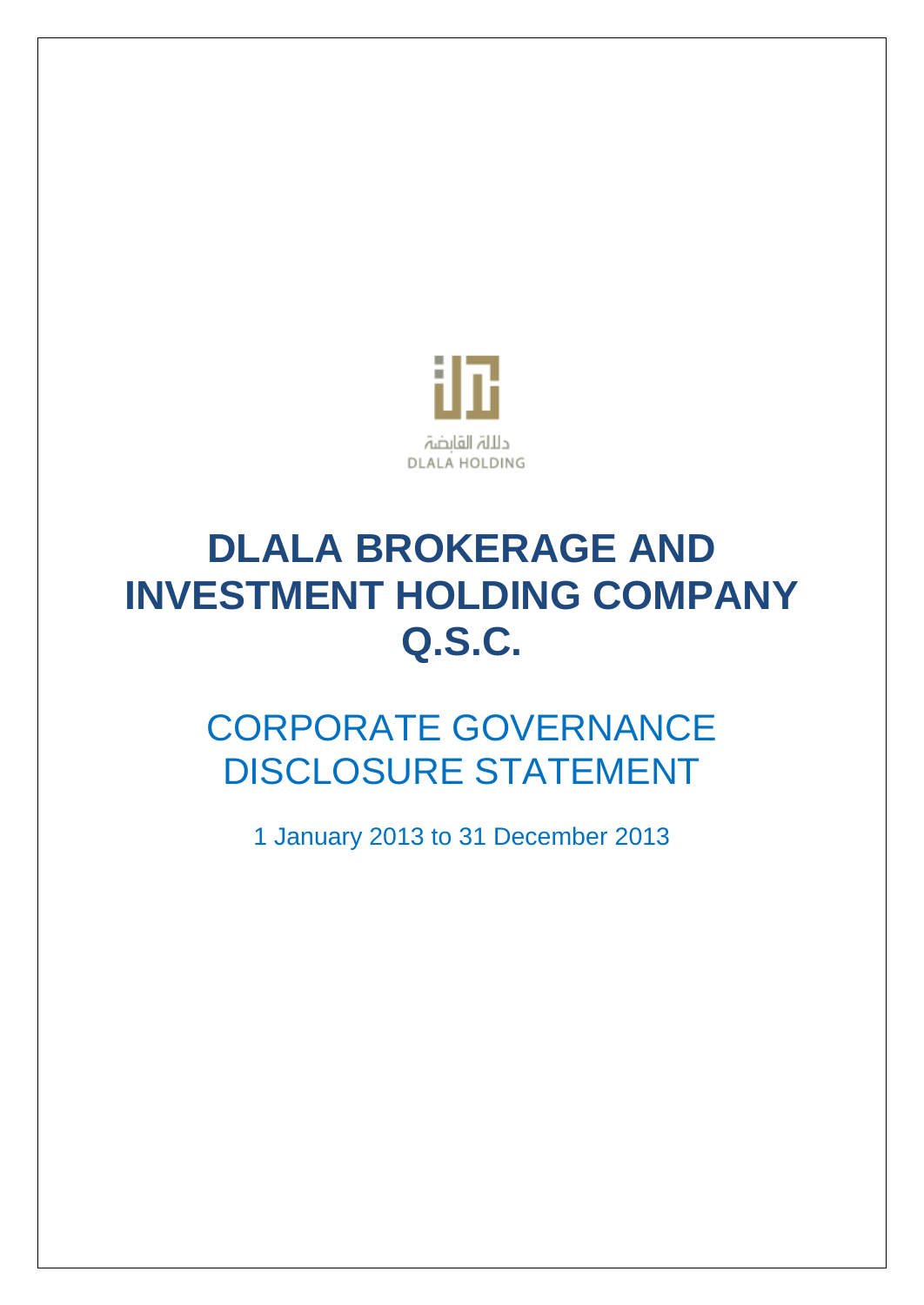#### **Statement on Corporate Governance**

The Fundamental governance principles that regulate the relationship between Dlala Brokerage and Investment Holding Company Q.S.C. ("Dlala") shareholders, management, employees and third parties, i.e. customers, legal authorities, suppliers and all types of individuals and institutions with whom Dlala does business are stipulated below:

#### *Integrity*

With regard to Dlala's activities and relationships with customers, employees, shareholders, legal authorities, institutions and organizations, Dlala remains committed to the principle of integrity.

#### *Credibility*

Aware that confidence relies at the heart of business success, Dlala provides customers, shareholders, employees and legal authorities with clear, comprehensive and accurate information and offers timely and excellent services.

#### *Compliance*

Dlala is committed to abiding all laws, regulations and standards.

#### *Confidentiality*

Dlala does not share any information or details on transactions concerning shareholders, employees, suppliers and business partners and above all personal information regarding customers, with any person or institution, except with those authorities with which the sharing of information is permitted or required by laws and regulations.

#### *Transparency*

Except for information that is deemed a commercial secret and not yet disclosed to the public, Dlala discloses to the public financial and non-financial information promptly, accurately, thoroughly, comprehensively and in a way easy to interpret and to access.

Dlala management strives to establish transparent and close communication with the shareholders. The primary objective is to make Dlala shares an attractive and predictable investment vehicle for existing shareholders as well as for potential investors. To this purpose, Dlala's management implements strategic plans and announces results in accordance with generally accepted accounting principles and provisions of relevant legislation in a comprehensive, fair, accurate and timely manner.

Effective Corporate Governance is an important part of our identity. Accordingly, we ensure the responsible, value-driven management and control of Dlala through our system of corporate governance. The guiding framework for this is provided by the Corporate Governance Code for public listed entities, issued by the Qatar Financial Market Authority ("QFMA CGC") on 27 January 2009; whilst general reference is also drawn from other applicable laws and regulations of the State of Qatar and the Qatar Exchange.

The Corporate Governance Disclosure Statement highlights key components of the governance system as designed and implemented in Dlala for the reporting period from 1 January 2013 to 31 December 2013.

Page 1 of 20 – Corporate Governance Disclosure Statement 1 January 2013 to 31 December 2013 – Dlala Holding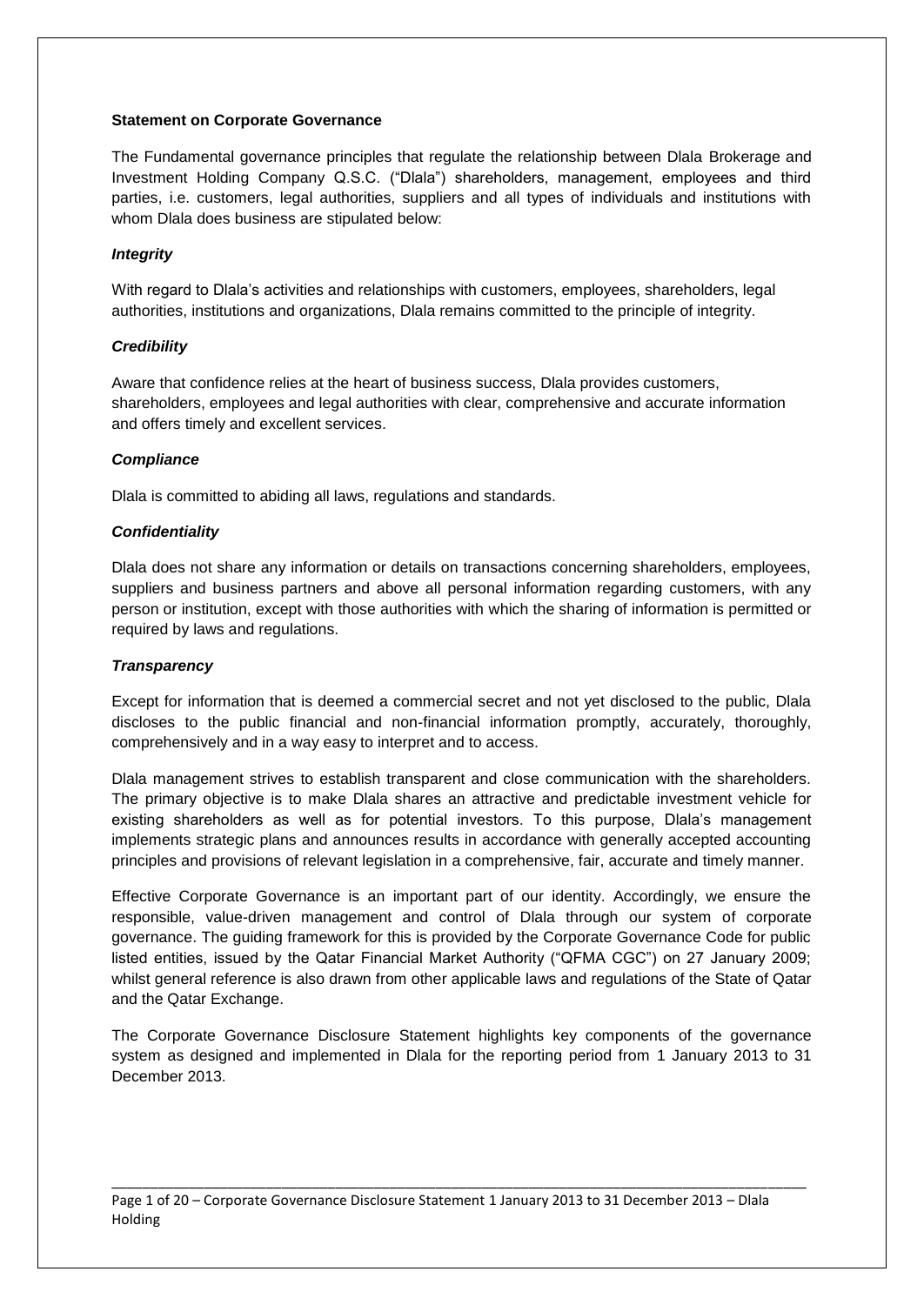#### **Shareholders**

Dlala maintains an open and transparent dialogue with its shareholders. The Annual General Assembly was held on 26 March 2013, during which the following resolutions were approved:

- Presentation of the Board of Directors report on the activities of the Company and financial status for the fiscal year ended  $31<sup>st</sup>$  of December 2012 and future plans.
- Presentation of the External Auditors report on the balance sheet and Income Statement of the Company for the fiscal year ended on  $31<sup>st</sup>$  December 2012.
- Discuss and approve the Budget, in addition to the balance sheet and income statement for Dlala Holding for the fiscal year ended on 31<sup>st</sup> December.
- Approval of recommendations and suggestions from the Board of Directors regarding distribution of Dividends for shareholders, as bonus shares by 11% of the capital.
- Absolve the Chairman and Members of The Board of Directors from all responsibilities for the fiscal year ended on  $31<sup>st</sup>$  December 2012, and fixing of their remunerations.
- Present Corporate Governance Report for 2012.
- Appoint the External Auditors for fiscal year 2013 and approve their fees.
- Election of Mr. Jaber Bin Hajjaj Al Ashahwani a member of the Board of Directors to complete the Board period until the end of the year 2013.

The Company also held Extra Ordinary General Assembly on 02 April and approved the following resolution:

Approval to increase the company's capital by the amount of bonus shares in accordance with the proposed decision of the Ordinary General Assembly by 11% of the paid-up capital (totaling 2,200,000 shares) for the Company Capital to become 22,200,000 total shares, together with amendment of Article (6) of the Memorandum of Association and Article No. (6) of the Articles of Association to be in line with the increase.

The Articles of Association ("AoA") includes provisions to ensure the rights of shareholders are respected in a fair and equitable manner, and more specifically include provisions with regard to access to ownership records, calls for General Assembly meetings and propose agenda items, equal treatment of shareholders, the exercise of voting rights, proxy vote, method of voting for Board members, removal of Board members for being absent from Board meetings without reasonable excuse, dividend distribution and major decisions reserved for decision of the Extraordinary General Assembly, in accordance with Articles 23, 24, 25, 26 of QFMA Corporate Governance Code (CGC).

The Company follows the voting method (one share equals one vote) in accordance to the instruction of the Ministry of Business and Trade

#### **Major Shareholders – Article 22**

The Articles of Association prescribe that the total shares that are owned by one shareholder may not exceed 5% of the total shares of the Company. This rule is applied through the registration system of Qatar Exchange. Dlala will continue to rely on the Qatar Exchange to obtain valid up-to-date record of shareholdings. As per the information obtained from Qatar Exchange dated 31 December 2013, no shareholder has exceeded the 5% limit. No shareholder agreements exist that require disclosure.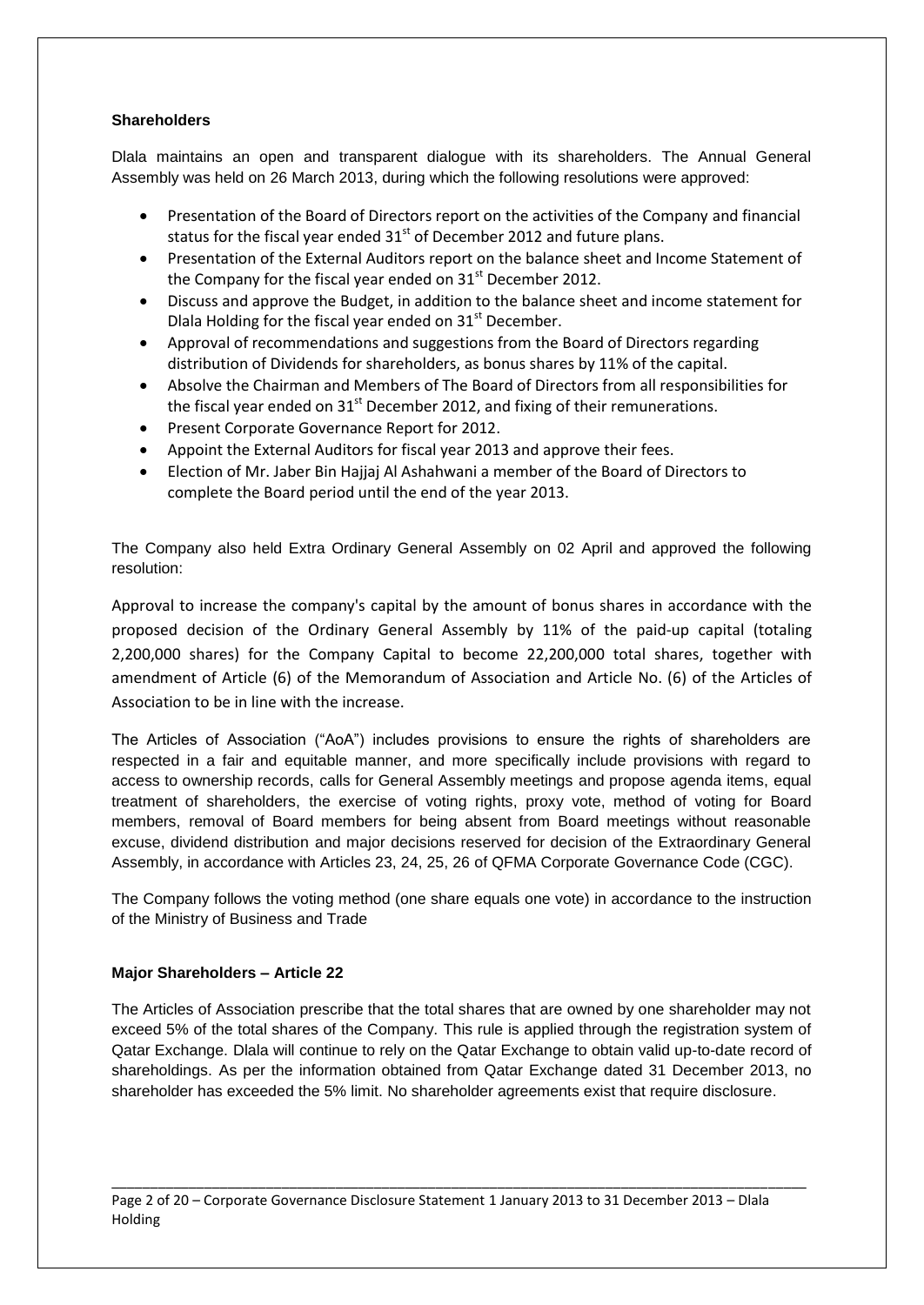As on 31 December 2013, 91.10% of the total number of shares in the Company is held by Qatari Nationals (Individuals and Company) and 8.9% of the total number of shares is held by foreign investors.

#### **Board of Directors**

The Dlala Board is the primary governing body for Dlala. Its documented roles and responsibilities include supporting the management structure, setting and maintaining strategic direction, ensuring efficiency and effectiveness, enhancing public standing, maintaining integrity and accountability of the organization, being accountable and responsive to stakeholders and shareholders, regularly attending Board meeting and important related meetings, assisting in maintaining the mission and visions of Dlala, discussing/ approving internal audit reports and appointing Internal Auditors and introducing ideas that would enhance the performance of the Company's operations including its subsidiaries.

Dlala Board has its own Board Charter which further details the roles and responsibilities of the Board; requirements related to Board meetings; Board committees established to assist the Board in carrying out its responsibilities; requirements for the Board to review its performance annually and consider changes to improve the effectiveness of the Board and/or its committees; requirements to separate the positions of the Chairman of the Board and the Chief Executive Officer; responsibilities of the Chairman of the Board, Vice Chairman of the Board, non-executive Board Members, Board Secretary, Chief Executive Officer and Senior Management; protocol for handling media communications and the Directors' code of conduct.

As per its AoA, the Dlala Board is currently composed of eight members elected by the shareholders' general assembly provided that 3 of them are representatives of the founders and the rest of the board are elected among the other shareholders.

| <b>Name</b>            | <b>Function</b>                | Date of first<br>appointment | Corporate<br>represented          | <b>Status</b><br>Exec / non-<br>exec /<br>Independent | <b>Numbers</b><br>of shares<br>owned at<br>31/12/2013 |
|------------------------|--------------------------------|------------------------------|-----------------------------------|-------------------------------------------------------|-------------------------------------------------------|
| Mr. Nasser Al Sulaiti  | Chairman                       | 15 October<br>2012           | <b>Armed Forces</b>               | <b>Non</b><br>Executive                               | 1.110.000                                             |
|                        |                                |                              | <b>Investment Fund</b>            | Independent                                           |                                                       |
| Mr. Jaber Bin Hajjaj   | Vice                           | April 2011                   | $- - - - -$                       | <b>Non</b>                                            | 55.500                                                |
| Al Ashahwani           | Chairman                       |                              |                                   | Executive                                             |                                                       |
|                        |                                |                              |                                   | Independent                                           |                                                       |
| Mr. Abdul Rahman       | Member                         | April 2011                   | <b>Education and Health</b>       | <b>Non</b>                                            | 66.600                                                |
| Al Mana                |                                |                              | Fund - Ministry of                | Executive                                             |                                                       |
|                        |                                |                              | Economy & Finance                 | Independent                                           |                                                       |
| Ms. Moza Al Sulaiti    | Member                         | April 2011                   | Pension Fund of the               | <b>Non</b>                                            | 1.076.700                                             |
|                        |                                |                              | <b>General Retirement</b>         | Executive                                             |                                                       |
|                        |                                |                              | and Social Insurance<br>Authority | Independent                                           |                                                       |
| Mr. Ahmed Al<br>Asmakh | Member<br>Managing<br>Director | April 2011                   | $---$                             | Executive<br>Independent                              | 55.657                                                |
| H.E. Sheikh Suhaim     | Member                         | April 2011                   | $--- - -$                         | <b>Non</b>                                            | 633.639                                               |
| Bin Khaled Al Thani    |                                |                              |                                   | Executive                                             |                                                       |
|                        |                                |                              |                                   | Independent                                           |                                                       |
| Mr. Ali Hussein        | Member                         | April 2011                   | $---$                             | <b>Non</b>                                            | 1.110.000                                             |
| AlSada                 |                                |                              |                                   | Executive                                             |                                                       |
|                        |                                |                              |                                   | Independent                                           |                                                       |

The below table summarizes the status of the board members.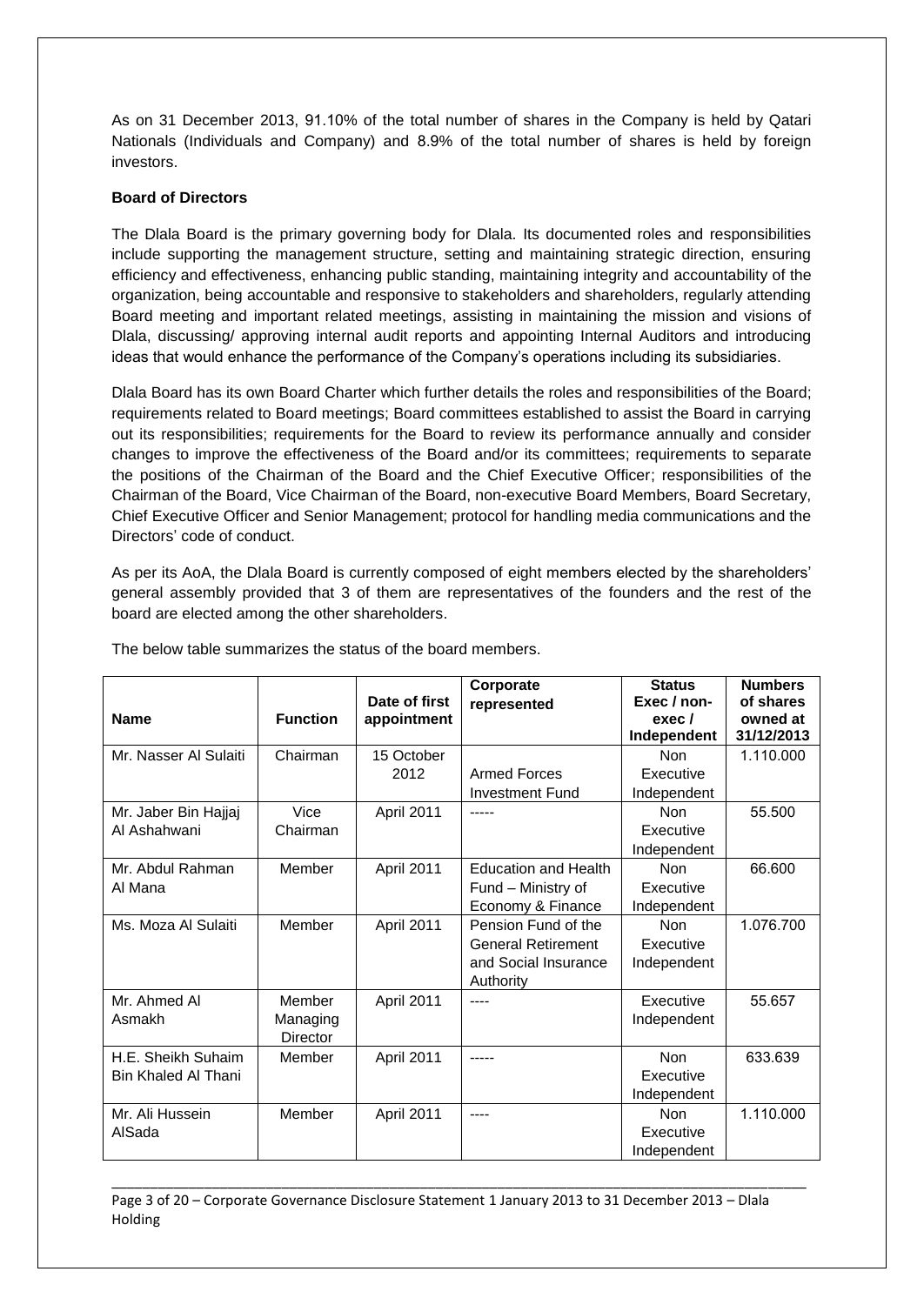| Mr. Waleed Al | Member | 13 August | Qatar Foundation for | Non         | 315.448 |
|---------------|--------|-----------|----------------------|-------------|---------|
| Abdullah      |        | 2012      | Education, Science   | Executive   |         |
|               |        |           | and Community        | Independent |         |
|               |        |           | Development          |             |         |

Further details of our distinguished Board members are included in Annex 1 to this Report.

The Articles of Association of the company states that the Board of Directors must hold at least 6 meeting during the year, the Board has held 8 meetings during 2013.

#### **Responsibilities of the Board**

The Board is responsible

for:

- Setting the strategic direction of Dlala Holding (including its objectives, vision, mission, goals, strategies and strategic plans) and monitoring management's implementation of that strategy.
- Appointment and removal of the Chief Executive Officer, determining his conditions of service and remuneration and monitoring his performance against established objectives.
- Ratifying the appointment and removal of the Board Secretary and other Senior Executive Managers (as required).
- Responsible to ensure that the Board composition as defined in Dlala Holding's by-laws is as per the requirements of the relevant regulations including QFMA CGC (the requirements include, but not limited to - the Board to have Executive, Non-Executive and Independent Board Members; at least one third of the Board Members shall be Independent Board Members and a majority of the Board Members shall be Non-Executive Board Members; nominations to Board shall be as per the Fit and Proper Guidelines of QFMA CGC; provisions to ensure that shareholders are given information prior to the voting process relating to Board Members candidates; Shareholders shall have the right to cast their votes for Board Members election by Cumulative Voting; procedures for removing Board Members including in the event of failing to attend Board meetings). Where the Board deems necessary it shall propose to the Extraordinary General Assembly of the shareholders for amendment to the Articles of Association of Dlala Holding.
- Determine the independence of Non-Executive directors on a regular basis based on the requirements of QFMA CGC.
- Powers, roles and duties delegated to individual directors, including the Chairman, Vice Chairman and Chief Executive Officer.
- Policy for remuneration and terms of nomination for directors (with assistance of the Nomination, Remuneration and Governance Committee).
- Induction program for newly appointed Board Members in order to ensure that, upon their election, Board Members are made fully aware of their responsibilities, and have proper understanding of the manner in which Dlala Holding operates.
- Training to enhance Board Members skills and knowledge in order to educate the Board Members in financial, business, and industry practices as well as Dlala Holding's operations and functioning.
- Keep its Members updated about the latest developments in the area of corporate governance and best practices in the field of the company.
- Appointing such Committees of the Board as may be appropriate to assist in the discharge of its responsibilities and to determine their responsibilities.
- Approval of policy involving a change to current policy and practice raised through committees or by management.
- Monitoring financial performance of Dlala Holding.
- Monitoring financial outcomes and the integrity of reporting; in particular approving annual budgets, including major capital expenditure, and long-term strategic and business plans.
- Ensuring the integrity of Dlala Holding's financial (with the assistance of the Audit Committee) and other reporting through approval and monitoring.

Page 4 of 20 – Corporate Governance Disclosure Statement 1 January 2013 to 31 December 2013 – Dlala Holding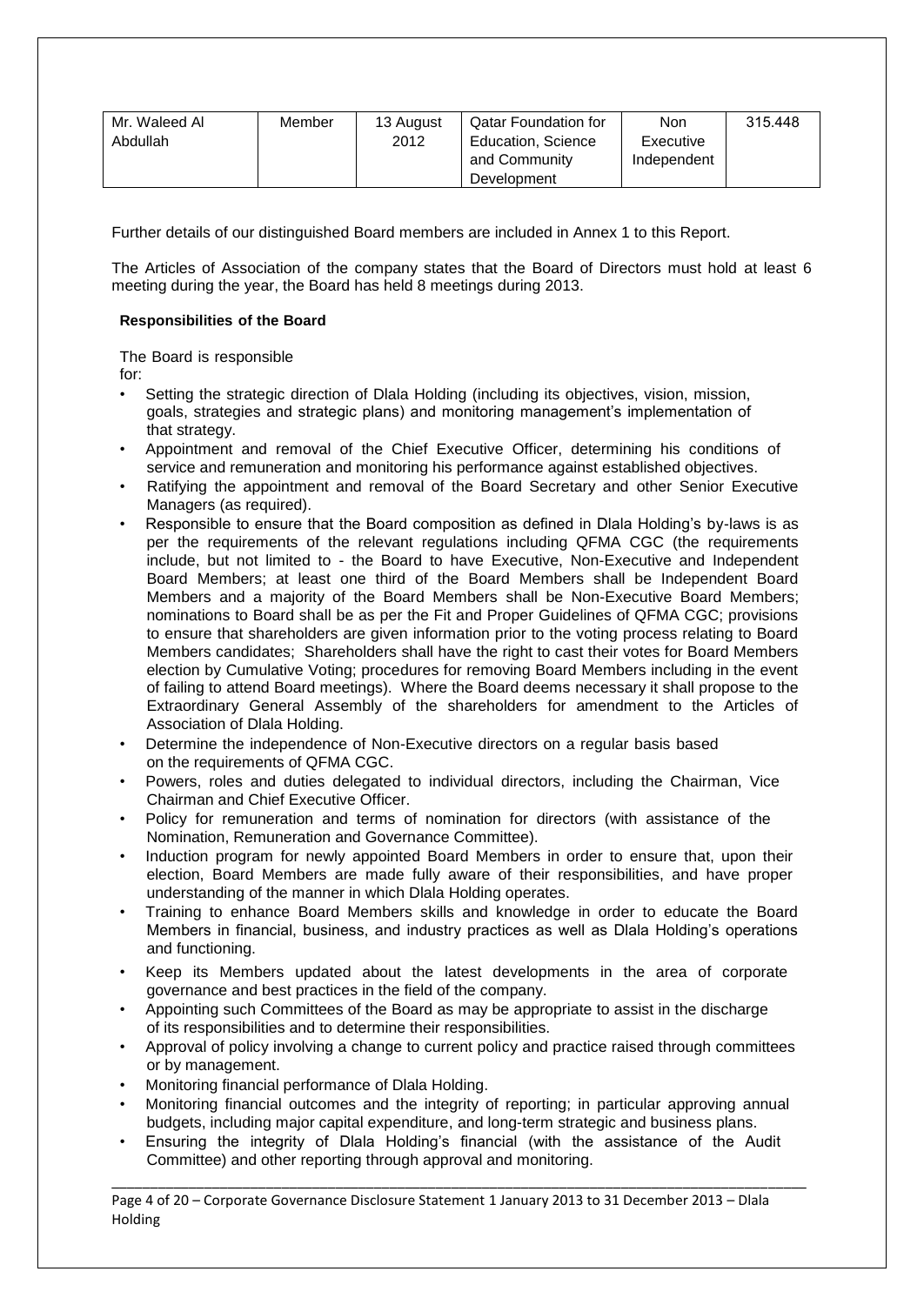- Review of performance of Dlala Holding against budgets and plans.
- Setting specific limits of authority for Senior Executive Management based on Materiality Threshold.
- Changes to Materiality Threshold.
- Risk management and oversight of internal controls. Ensuring that effective audit, risk management and compliance systems are in place to protect Dlala Holding's assets and to minimize the possibility of Dlala Holding operating beyond legal requirements or beyond acceptable risk parameters. Reviewing the implementation and effectiveness of such risk management and internal control systems.
- Significant changes in accounting, risk management policies and procedures.
- Matters that will have a material impact on Dlala Holding's financial position, liabilities, future strategy or reputation
- Monitoring compliance with contracts, laws, statutory obligations, regulations and ethical standards.
- Setting the standards of professional conduct and ensuring that these are adhered to.
- Changes to Dlala Holding's constitution and regulations
- Review, on a regular basis, senior management succession planning and development
- Ensure that Dlala Holding is properly resourced to effectively deliver on the strategies developed for Dlala Holding, and the day-to-day operations of Dlala Holding.
- Ensure that Dlala Holding has adequate insurance cover for product and public liabilities and directors and officers liabilities in the event of a claim against Dlala Holding.
- Company policies on employment and remuneration matters.
- Issues and reputation management.
- Providing overall Corporate Governance of Dlala Holding, including conducting regular reviews of the balance of responsibilities within Dlala Holding to ensure division of functions remain appropriate to the needs of Dlala Holding.
- Appointing the external auditor, based on recommendations of the Audit Committee, provided that any recommendation proposed to the Board must be ratified by shareholders at the Company's next annual general assembly. And the commitment to rotate the External Auditor.
- Give due considerations to any issues raised by the External Auditors. Timely reply to the queries and matters contained in the External Auditors letters or reports.
- Appointment of Internal Auditor and ensuring their independence. Independence to be reinforced by the compensation of Internal Audit being determined by the Board.
- Follow-up with Senior Executive Management for implementation of any tasks identified by the

External or Internal Auditors.

- Engaging with Dlala Holding's External Auditors, Internal Auditors and the Audit Committee.
- Ensure that the members of Audit Committee, the Nomination, Remuneration and **Governance**
- Committee, External Auditors and Internal Auditors attend the General Assembly.
- Ensure that Dlala Holding complies with related laws and regulations as well as its articles of association and by-laws. The Board is also responsible for protecting Dlala Holding from illegal, abusive or inappropriate actions and practices. The Board shall review and update its corporate governance practices, and regularly review the same.
- The Board shall regularly review and update professional conduct rules so as to ensure they reflect best practices and they meet the needs of Dlala Holding.
- The Board may not delegate its overall responsibility for the matters listed above. However, it may delegate to the Chief Executive Officer the responsibility of the day-to-day activities in fulfilling the Board's responsibility provided those matters do not exceed the Materiality Threshold as defined by the board decision Chief Executive Officer consults with the Board, in the first place, on matters which are sensitive, extraordinary or of a strategic nature. Chief Executive Officer is required to report regularly to the Board concerning the authority exercised and matters which come, or may come within, the scope of the matters reserved for the Board.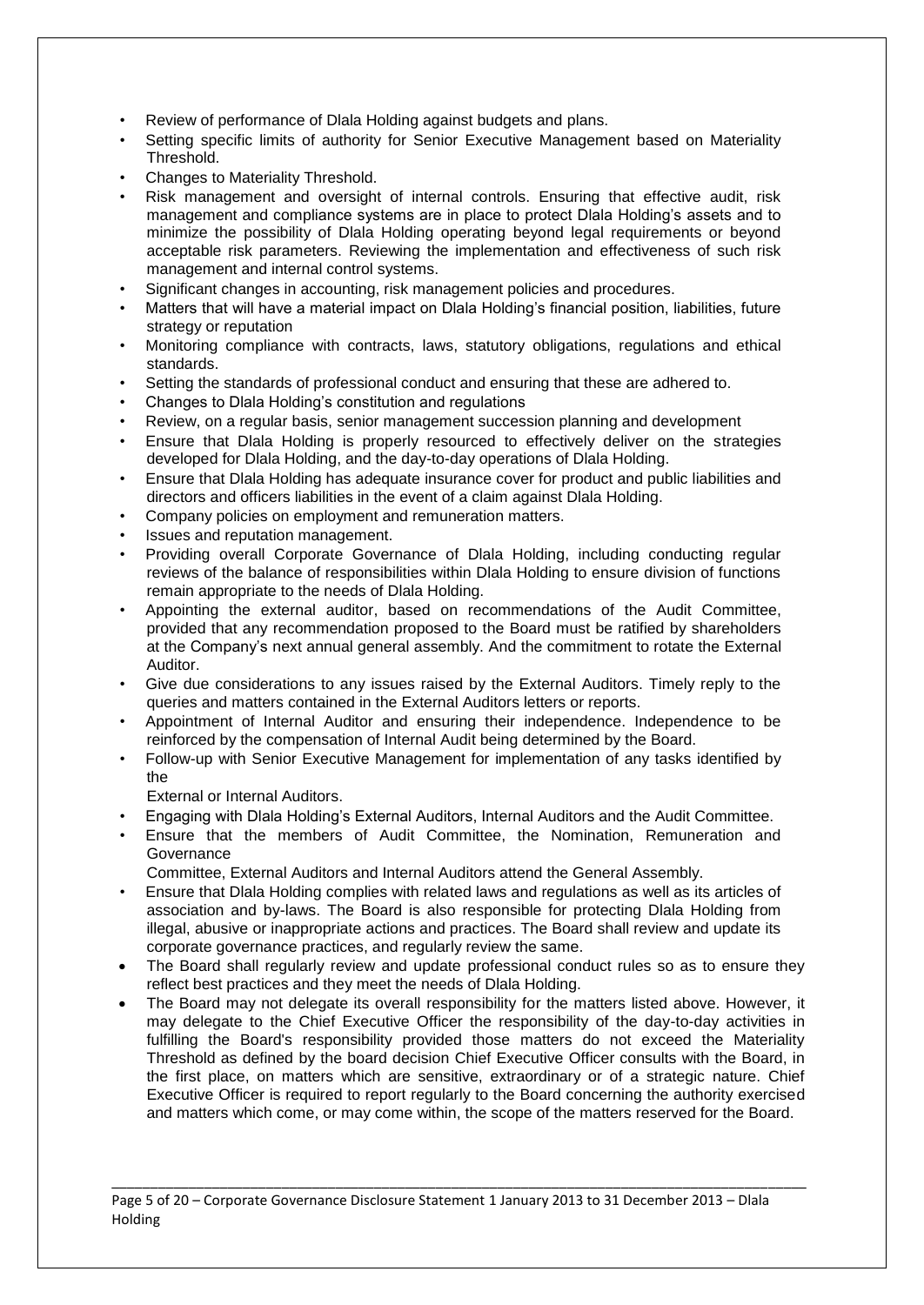Board Members shall have full and immediate access to information, documents, and records pertaining to Dlala Holding. Dlala Holding's Senior Executive Management shall provide the Board and its committees with all requested documents and information.

#### **Board Members' Fiduciary Duties**

- 1- Each Board Member owes the Company the fiduciary duties of care, loyalty and compliance with the rules set out in related laws and regulations including this Code and the Board Charter.
- 2- Board Members must at all times act on an informed basis, in good faith, with due diligence and care, and in the best interests of the Company and all shareholders.
- 3- Board Members shall act effectively to fulfill their responsibilities towards the Company.

#### **Responsibilities of Chairman of the Board**

- The Chairman is responsible for ensuring the proper functioning of the Board; in an appropriate and effective manner including timely receipt by the Board Members of complete and accurate information.
- The Chairman may not be a member of any of the Board committees prescribed in QFMA CGC. Any other position which the Chairman may hold either inside or outside Dlala Holding should not hinder the effective performance of the Chairman in carrying out his role as Chairman of Dlala Holding.
- The duties and responsibilities of the Chairman of the Board of Directors shall, in addition to the provisions of the Board Charter, include but not be limited to the following:
	- $\circ$  to preside over meetings of the Board and General Assembly and ensure that the meetings are conducted competently in an efficient manner and that members have adequate opportunity to air their views and obtain answers to their queries.
	- $\circ$  to ensure that the Board discusses all the main issues in an efficient and timely manner.
	- $\circ$  to approve the agenda of every meeting of the Board of Directors taking into consideration any matter proposed by any other Board Member; this may be delegated by the Chairman to a Board Member but the Chairman remains responsible for the proper discharge of this duty by the said Board Member.
	- $\circ$  to encourage all Board Members to fully and effectively participate in dealing with the affairs of the Board of Directors for ensuring that the Board of Directors have the opportunity to air differences, explore ideas and generate the collective views and wisdom necessary for working in the best interest of Dlala Holding.
	- o to ensure effective communication with Shareholders and communication of their opinions to the Board of Directors.
	- $\circ$  to allow effective participation of the Non-Executive Board Members in particular and to promote constructive relations between Executive and Non- Executive Board Members and between the Board and Senior Executive Management.
	- $\circ$  to ensure the conducting of an annual evaluation to the Board's performance and the Chief Executive Officer's performance.
	- $\circ$  to see that new Board members are well briefed and have access to information on all aspects of Dlala Holding's operations.
	- $\circ$  to be the Board's representative in dealings with Management ensuring that its views are communicated clearly and accurately.
	- o to act as the primary counselor to the Chief Executive Officer.
	- o to represent the views of the Board to the public, governments and on appropriate occasions.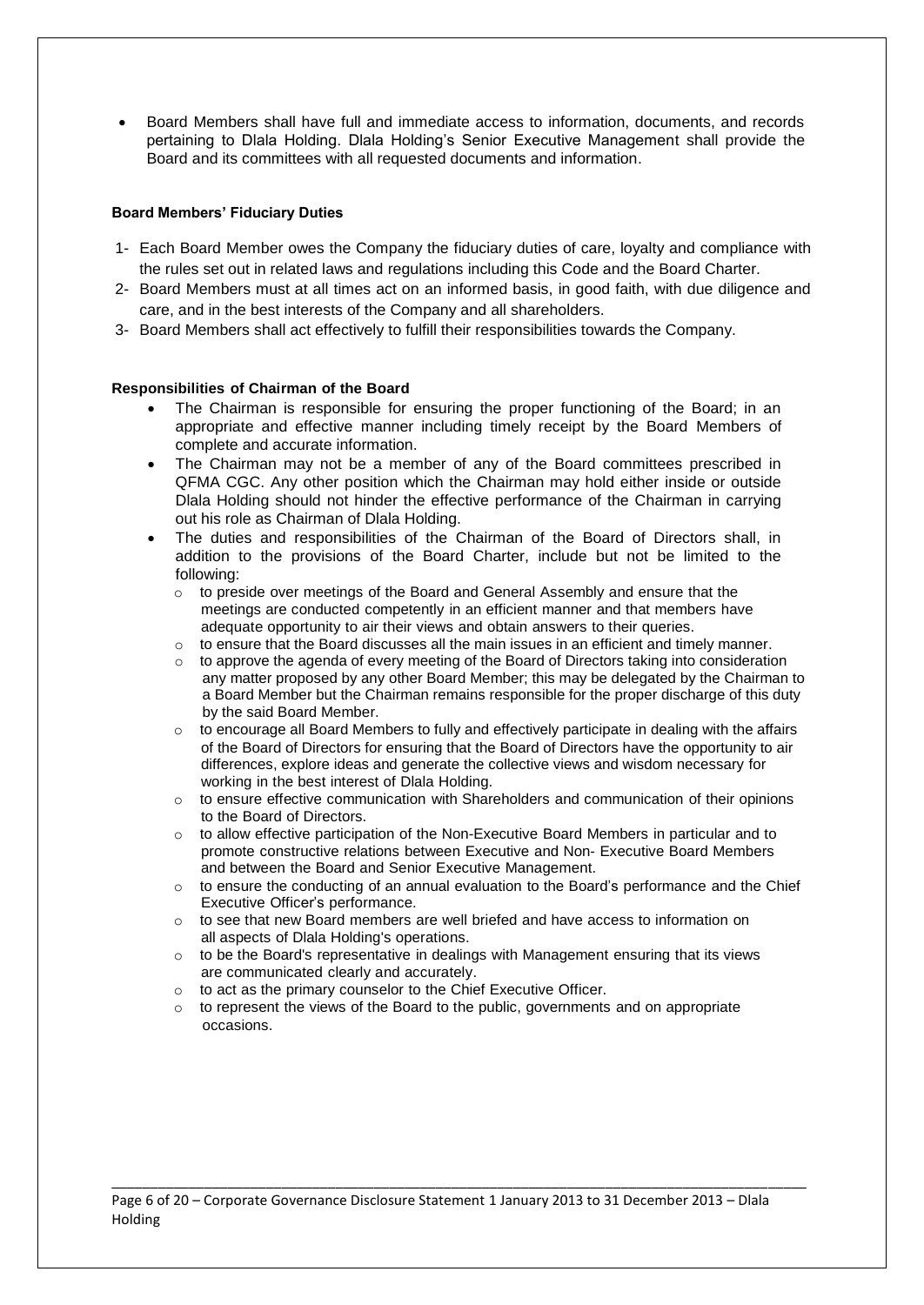#### **Responsibilities of Non-Executive Board Members**

Duties of the Non-Executive Board Members include but are not limited to the following:

- Participation in the meetings of the Board of Directors and providing independent opinion on strategic matters, policy, performance, accountability, resources, key appointments and operation standards.
- Ensuring that priority shall be given to the Dlala Holding's and Shareholders' interests in case of conflict of interests.
- Participation in Dlala Holding's Audit Committee.
- Monitoring Dlala Holding's performance in realizing its agreed objectives and goals and reviewing its performance reports including Dlala Holding's annual, half yearly and quarterly reports.
- Development of the procedural rules for Dlala Holding's corporate governance for ensuring their implementation in a consistent manner.
- Availing the Board of Directors and its different Committees of their skills, experiences, diversified specialties and qualifications through regular presence in the Board meetings and effective participation in the General Assemblies and the acquisition of a balanced understanding of Shareholders' opinions.
- A majority of the Non-Executive Board Members may request the opinion of an independent consultant, in relation to any of Dlala Holding's affairs, at Dlala Holding's expense.

#### **Board Committees**

Three Board Committees i.e. an Audit Committee, an Executive Committee and Nomination, Remuneration and Governance Committee have been established following a decision of the Board of **Directors** 

#### *Audit Committee*

The Committee is responsible for supervising and undertaking all internal and external audit activities, according to the pre-approved action plan of the Board of Directors. The Committee comprises of three members of the Board. The membership of the Committee will correspond to the tenure of Board membership. All members of the Audit Committee have accounting and financial experience.

The members of the Audit Committee are:

- Mrs. Moza Al Sulaiti Chairman
- Mr. Abdul Rahman Al Mana Member
- Mr. Waleed Al Abdullah Member

The Audit Committee held 7 meetings during the reporting period.

The membership of the Audit Committee will correspond to the tenure of Board Membership. A Board member maybe appointed to or removed from the Audit Committee by a resolution approved by the Board of Directors. The responsibilities of the Committee as per its updated terms of reference are:

- 1. Report to the Board any matters that, in the opinion of the Committee, necessitate action and recommend follow-up action.
- 2. Report to the Board on the matters related to the Committee as outlined in QFMA CGC.
- 3. Consider other issues as determined by the Board.
- 4. Monitor risk factors related to Dlala and recommend to the Board for mitigating the risk factors.

\_\_\_\_\_\_\_\_\_\_\_\_\_\_\_\_\_\_\_\_\_\_\_\_\_\_\_\_\_\_\_\_\_\_\_\_\_\_\_\_\_\_\_\_\_\_\_\_\_\_\_\_\_\_\_\_\_\_\_\_\_\_\_\_\_\_\_\_\_\_\_\_\_\_\_\_\_\_\_\_\_\_\_\_\_\_\_\_\_\_

Page 7 of 20 – Corporate Governance Disclosure Statement 1 January 2013 to 31 December 2013 – Dlala Holding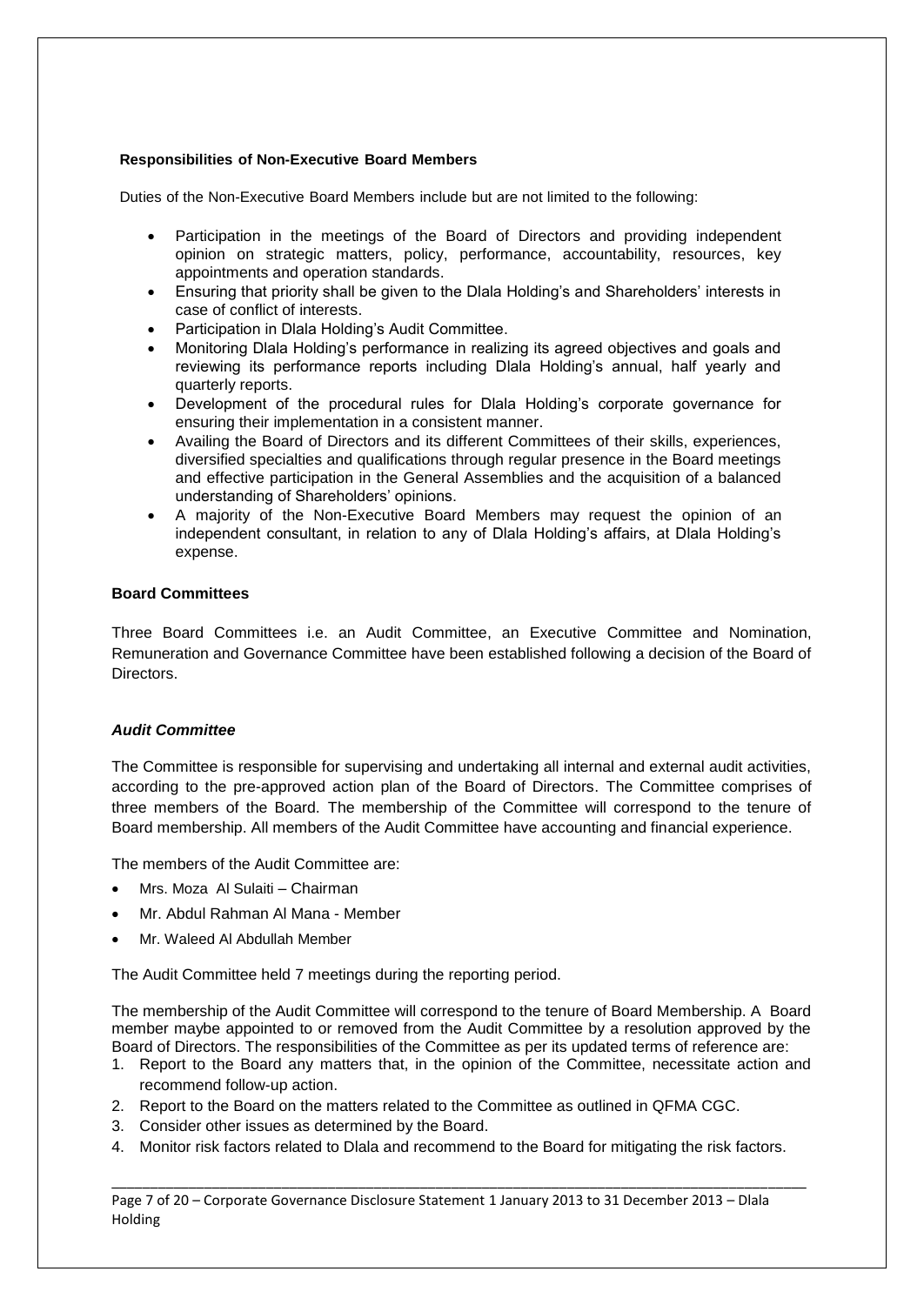- 5. Review the Financial and Internal Control and risk management systems.
- 6. Discuss the Internal Control systems with the management to ensure management's performance of its duties towards the development of efficient Internal Control systems.
- 7. Consider the findings of principal investigations in Internal Control matters requested by the Board or carried out by the Committee on its own initiative with the Boards' approval.
- 8. Review Dlala's financial and accounting policies and procedures.
- 9. Monitor accuracy and validity of the financial statements and the yearly, half-yearly and quarterly reports, and to review such statements and reports, with special focus on
	- o Any changes to the accounting policies and practices;
	- o Matters subject to the discretion of Senior Executive Management;
	- o Major amendments resulting from the audit;
	- o Continuation of Dlala as a viable going concern;
	- $\circ$  Compliance with the accounting standards International Financial Reporting Standards.
	- o Compliance with the applicable listing rules in Qatar Exchange.
	- $\circ$  Compliance with disclosure rules and any other requirements relating to the preparation of financial reports.
- 10. Consider any significant and unusual matters contained or to be contained in Dlala's financial reports and accounts.
- 11. Oversee and follow up the independence and objectivity of the External Auditor and for determining the nature, scope and efficiency of the external audit in accordance with International Standards on Auditing and International Financial Reporting Standards.
- 12. Ensure that the External Auditor conducts an annual and semi-annual independent audit with the purpose of providing an objective assurance to the Board and shareholders that the financial statements are prepared in accordance with related laws and regulations and International Financial Reporting Standards and accurately represent the financial position and performance of Dlala in all material respects.
- 13. Meet with the External Auditors at least once a year.
- 14. Consider any issues raised by the External Auditors.
- 15. Ensure the timely reply by the Board to the queries and matters contained in the External Auditors' letters or reports.
- 16. Ensure that External Auditor attends the General Assembly and delivers the annual report and answers any queries in this respect.
- 17. Recommend to the Board regarding appointment of External Auditors, by following the following guidelines :
	- a. External auditors should be independent and not have non-audit interests in Dlala and its Board Members. External Auditor shall not have any conflicts of interests in his relation to Dlala.
	- b. External auditors should be an audit professional with relevant experience in auditing financial statements of listed companies based on International Standards on Auditing and International Financial Reporting Standards.
	- c. Follow the applicable rules and regulations regarding auditor rotation.
- 18. Review the letter of appointment of the External Auditor, his business plan and any significant clarifications he requests from senior management as regards the accounting records, the financial accounts or control systems as well as the Senior Executive management's reply.
- 19. Evaluate the performance of External Auditor.
- 20. Oversee the functioning of Internal Audit and in particular to ensure that the following Internal Audit functions are performed :–
	- a. Audit the Internal Control Systems and oversee their implementation.
	- b. Internal Audit to be carried out by operationally independent, appropriately trained and competent staff.
	- c. Internal Audit will submit the report to the Board through the Committee.
	- d. Internal Audit has access to all Dlala activities.

\_\_\_\_\_\_\_\_\_\_\_\_\_\_\_\_\_\_\_\_\_\_\_\_\_\_\_\_\_\_\_\_\_\_\_\_\_\_\_\_\_\_\_\_\_\_\_\_\_\_\_\_\_\_\_\_\_\_\_\_\_\_\_\_\_\_\_\_\_\_\_\_\_\_\_\_\_\_\_\_\_\_\_\_\_\_\_\_\_\_ Page 8 of 20 – Corporate Governance Disclosure Statement 1 January 2013 to 31 December 2013 – Dlala Holding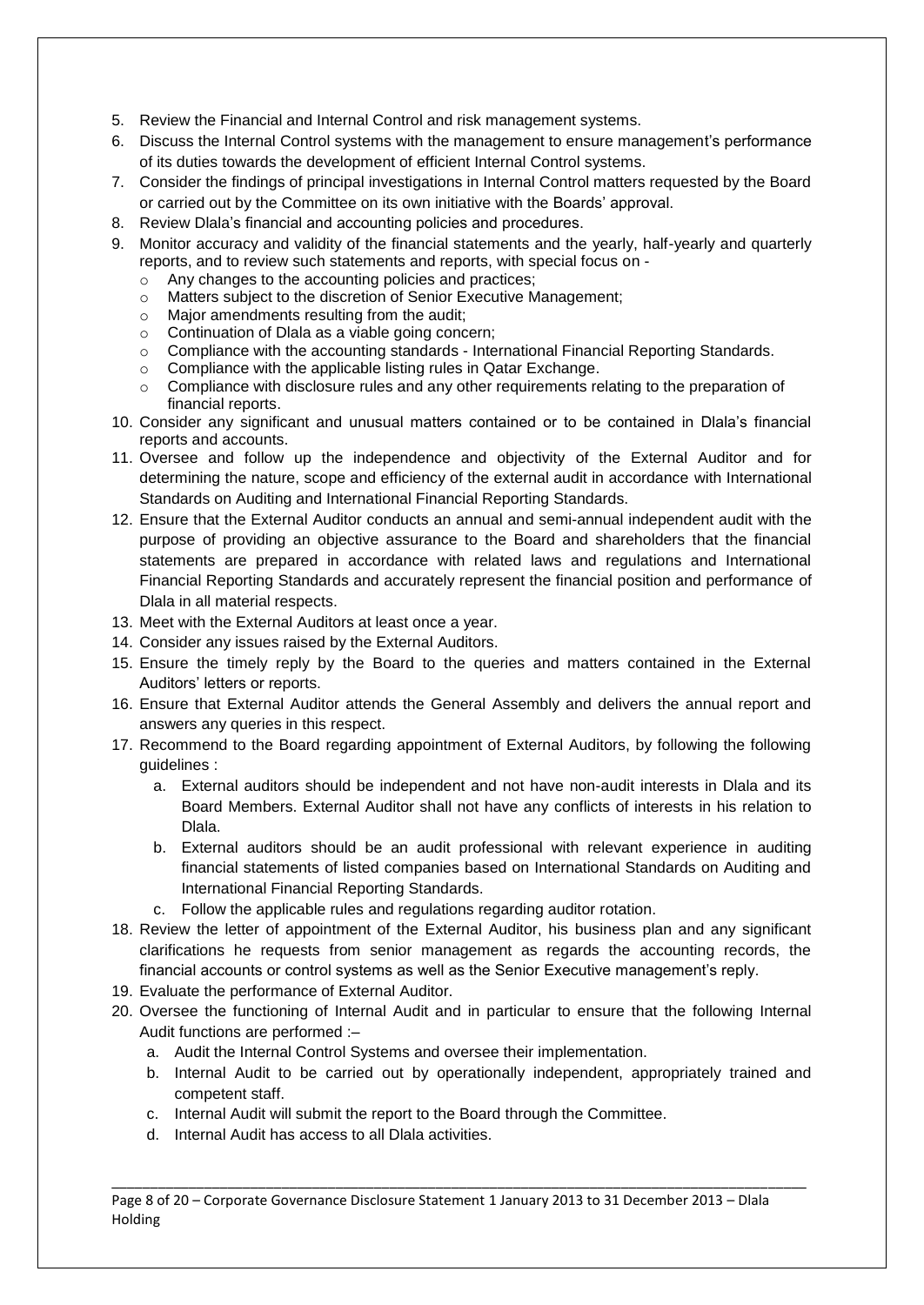- e. Internal Audit to be independent from day-to-day functioning of Dlala. Independence to be reinforced by the compensation of Internal Audit being determined by the Board based on the recommendation of the Committee.
- Internal Auditor will attend the General Assembly.
- 21. Ensure that the Internal Audit function includes at least one internal auditor appointed by the **Board**
- 22. Recommend to the Board for approval of the scope of Internal Audit and to particularly include the following :–
	- a. Control and oversight procedures of financial affairs, investments, and risk management.
	- b. Comparative evaluation of the development of risk factors and the systems in place to respond to drastic or unexpected market changes.
	- c. Assessment of the performance of the Board and senior management in implementing the Internal Control Systems, including the number of times the Board was notified of control issues (including risk management) and the manner in which such issues were handled by the Board.
	- d. Internal Control failure, weaknesses or contingencies that have affected or may affect the Dlala's financial performance and the procedure followed by Dlala in addressing Internal Control failures (especially such problems as disclosed in Dlala's annual reports and financial statements).
	- e. Dlala's compliance with applicable market listing and disclosure rules and requirements.
	- f. Dlala's compliance with Internal Control systems in determining and managing risk.
	- g. All relevant information describing Dlala's risk management operations.
- 23. Ensure that the Internal Audit Report is prepared every three months and submitted to the Committee and Board.
- 24. Supervise and monitor the financial, administrative and technical activities of Internal Audit.
- 25. Evaluate the performance of Internal Auditor.
- 26. Ensure that External and Internal Auditors are separate legal entities and ensure that all other requirements of appointing External Auditor are applied to the appointment of Internal Auditor including auditor rotation (incases when the Board decides to outsource Internal Audit function to an external consultant)
- 27. Coordinate with the Board, Senior Executive Management & Dlala's Chief Financial Officer or the person undertaking the latter's responsibilities.
- 28. Coordinate between the Internal Auditor and External Auditor, the availability of necessary resources, and the effectiveness of the Internal Controls.
- 29. Review remarks raised on any of the reports submitted to the Committee and forward them to the concerned departments for follow-up and timely action.
- 30. Develop rules, through which employees of Dlala can confidentially report any concerns about matters in the financial reports or Internal Controls or any other matters that raise suspicions, where such matter is unethical, illegal or detrimental to Dlala. Ensure that proper arrangements are available to allow independent and fair investigation of such matters whilst ensuring that the aforementioned employee is afforded confidentiality and protected from reprisal.
- 31. Consider issues raised by the Dlala's Chief Financial Officer or the person undertaking the latter's responsibilities, or Compliance Officer or Internal Auditors or External Auditors.
- 32. Oversee Dlala's adherence to professional conduct rules.
- 33. Ensure all laws and instructions regarding Dlala's activities are duly adhered to.
- 34. Ensure that the rules of procedure related to the powers assigned to the Board are properly applied;
- 35. Attend the General Assembly.
- 36. Consult at Dlala's expense any independent expert or consultant with prior approval from the Board.

\_\_\_\_\_\_\_\_\_\_\_\_\_\_\_\_\_\_\_\_\_\_\_\_\_\_\_\_\_\_\_\_\_\_\_\_\_\_\_\_\_\_\_\_\_\_\_\_\_\_\_\_\_\_\_\_\_\_\_\_\_\_\_\_\_\_\_\_\_\_\_\_\_\_\_\_\_\_\_\_\_\_\_\_\_\_\_\_\_\_

Page 9 of 20 – Corporate Governance Disclosure Statement 1 January 2013 to 31 December 2013 – Dlala Holding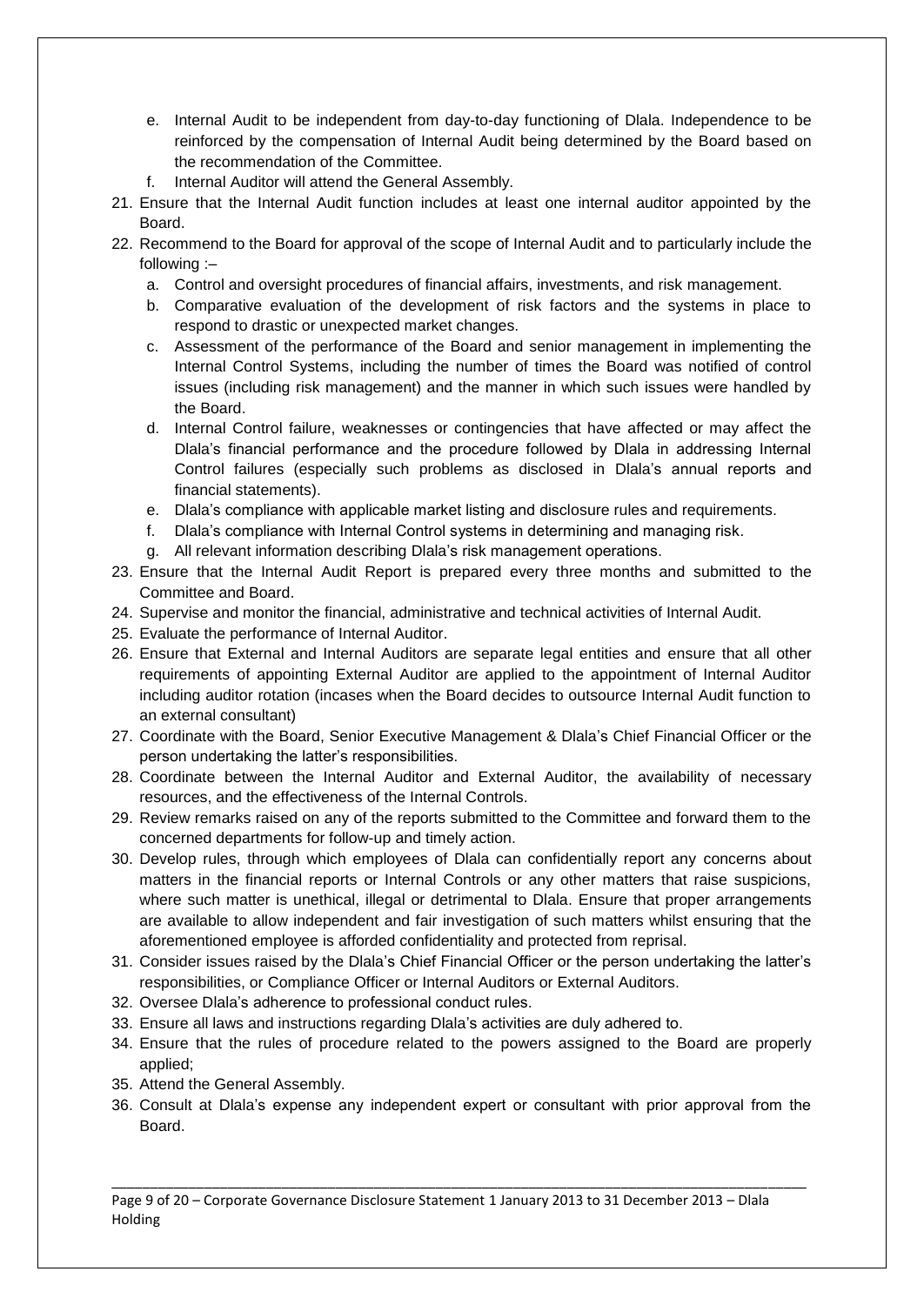- 37. Recommend and follow-up all activities related to training, promotion and development of human resources.
- 38. Delegate responsibilities to a sub-committee comprising one or more of its members or to Dlala's CEO.

#### *Executive Committee*

The Executive Committee comprises of Four Board members and is headed by the Chairman. The membership of the Committee will correspond to the tenure of Board membership.

The members of the Executive Committee are:

- Mr. Nasser Al Sulaiti Chairman
- Mr. Jaber Bin Hajjaj Al Ashahwani Vice Chairman
- H.E. Sheikh Suhaim Bin Khaled Al Thani Member
- Mr. Ali Hussein Al Sada Member

The responsibilities of the Committee as follow:

- 1. Develop the company strategy and approve the internal policies and procedures.
- 2. Review the and approve the Organizational structure.
- 3. Supervise and monitor the financial performance of the company.
- 4. Review the annual budget before submitting it to the board Directors for approval.
- 5. Develop general guidelines and policies for investments and present them to the Board of Directors.
- 6. Develop the portfolio investment policy.
- 7. Approve all the investment projects.
- 8. Review and approve on sale of fixed assets expect real estate and securities which are allocated for investment purposes.
- 9. Approve all agreed upon agreements and obligations that are beyond the authority of the CEO.
- 10. Approve the request of borrowing from financial institutions
- 11. Develop business plans and strategies of the company before presenting it to the Board of Directors.
- 12. Review and approve the proposals for change in paid up capital or company restructure.
- 13. Review and approve the proposals for issuing bonds and investments securities.
- 14. Appoint and terminate CEO and his deputy, and determine his salary.

#### *Nomination, Remuneration and Governance Committee*

Nomination, Remuneration and Governance Committee comprises of Three members of the Board. The membership of the Committee will correspond to the tenure of Board membership.

The members of the Committee are:

- Mr. Nasser Al Sulaiti Chairman
- H.E. Sheikh Suhaim Bin Khaled Al Thani Member
- Mrs. Moza Al Sulaiti Member

Dlala Board formed the Nomination, Remuneration & Governance Committee and approved its terms of reference during 2010. The responsibilities of the Committee as per its terms of reference are:

1. Report to the Board any matters that, in the opinion of the Committee, necessitate action and to recommend necessary follow-up action.

\_\_\_\_\_\_\_\_\_\_\_\_\_\_\_\_\_\_\_\_\_\_\_\_\_\_\_\_\_\_\_\_\_\_\_\_\_\_\_\_\_\_\_\_\_\_\_\_\_\_\_\_\_\_\_\_\_\_\_\_\_\_\_\_\_\_\_\_\_\_\_\_\_\_\_\_\_\_\_\_\_\_\_\_\_\_\_\_\_\_

Page 10 of 20 – Corporate Governance Disclosure Statement 1 January 2013 to 31 December 2013 – Dlala Holding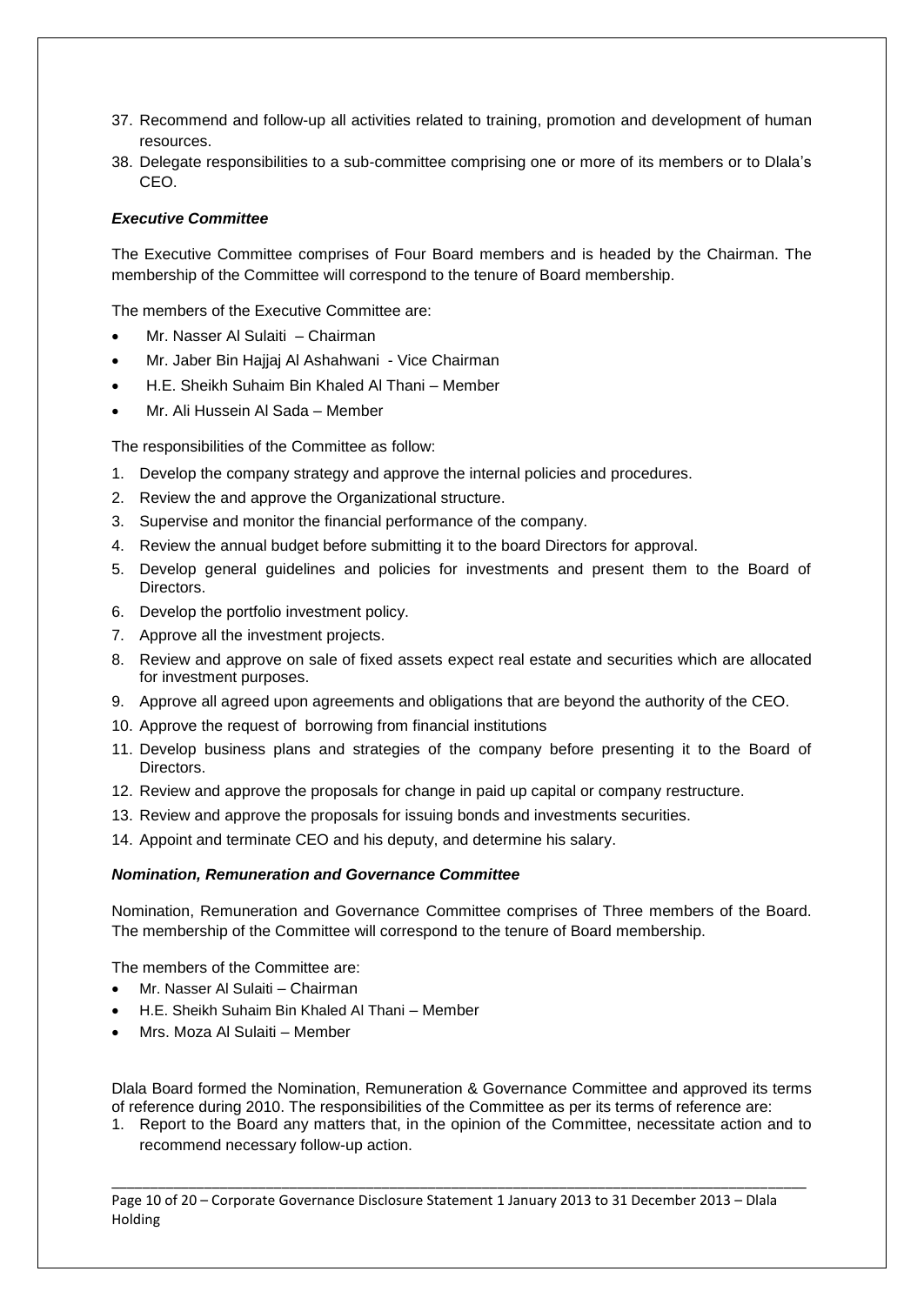- 2. Report to the Board on the matters related to the Committee as outlined in the QFMA CGC and its terms of reference.
- 3. Consider other issues as determined by the Board.
- 4. Responsible for the Board nomination process and overseeing the process regarding appointment of Board of Directors.
- 5. Responsible for formulating and publishing a formal, rigorous and transparent procedure for nomination of Board Members based on the requirements of the Dlala Holding's bylaws (including Articles of Association), QFMA CGC, Commercial Companies Law and other relevant authority.
- 6. Propose to the Board for amendment to the Articles of Association for approval by the Extraordinary General Assembly of the shareholders, where ever the Committee deems such amendments to be necessary.
- 7. Establish and publish (after approval from the shareholders in the General Assembly) a remuneration policy, which governs the remuneration of the Chairman of the Board, Board Members and Senior Executive Management based on Dlala's bylaws (including Articles of Association), QFMA CGC, Commercial Companies Law, other applicable regulations and international best practices applicable to Qatar.
- 8. Define and implement Related Party Policy to govern commercial transaction with the related parties and potential conflicts of interest, with reference to the definition of related parties as included in the QFMA CGC. Such policy to include the requirements as specified in the QFMA CGC.
- 9. Ensure, in co-operation with the Chairman of the Board, that an annual evaluation of the Board's performance is performed.
- 10. Prepare and present to the Board for approval Management succession plan, Induction program for new Board Members, Training process and plan for Board Members, Annual Corporate Governance Report as per requirements of QFMA CGC.
- 11. Attend the General Assembly. *(Article 14.2 – QFMA CGC)*
- 12. Consult at Dlala's expense any independent expert or consultant with prior approval from the Board.
- 13. Delegate responsibilities to a sub-committee comprising one or more of its members or to Dlala's CEO.
- 14. Keep the Board updated about the latest developments in the area of corporate governance and industry best practices.

In view of the upcoming Board elections, the Committee has prepared guidelines for nomination and election of Board of Directors and will ensure that appointments of Board Members are made according to formal, rigorous and transparent procedures.

#### **Board Secretary**

Dlala has assigned a Board secretary, who also holds additional responsibility as Marketing and Public Relations Manager. His appointment is confirmed by Board Resolution dated 9 August 2010. Minutes of all Board meetings are maintained and Board resolutions are documented.

Dlala Board secretary has a B.sc. in Mass Communication and more than 8 year experience as a board secretary in Qatar.

#### **Internal Auditor**

Dlala Holding has recruited in- house Internal Auditor, who joined the company on 18 March 2012 and submits report to the Board through the Audit Committee.

\_\_\_\_\_\_\_\_\_\_\_\_\_\_\_\_\_\_\_\_\_\_\_\_\_\_\_\_\_\_\_\_\_\_\_\_\_\_\_\_\_\_\_\_\_\_\_\_\_\_\_\_\_\_\_\_\_\_\_\_\_\_\_\_\_\_\_\_\_\_\_\_\_\_\_\_\_\_\_\_\_\_\_\_\_\_\_\_\_\_ The Internal Auditor Department has submitted the following reports to the internal audit committee:

Page 11 of 20 – Corporate Governance Disclosure Statement 1 January 2013 to 31 December 2013 – Dlala Holding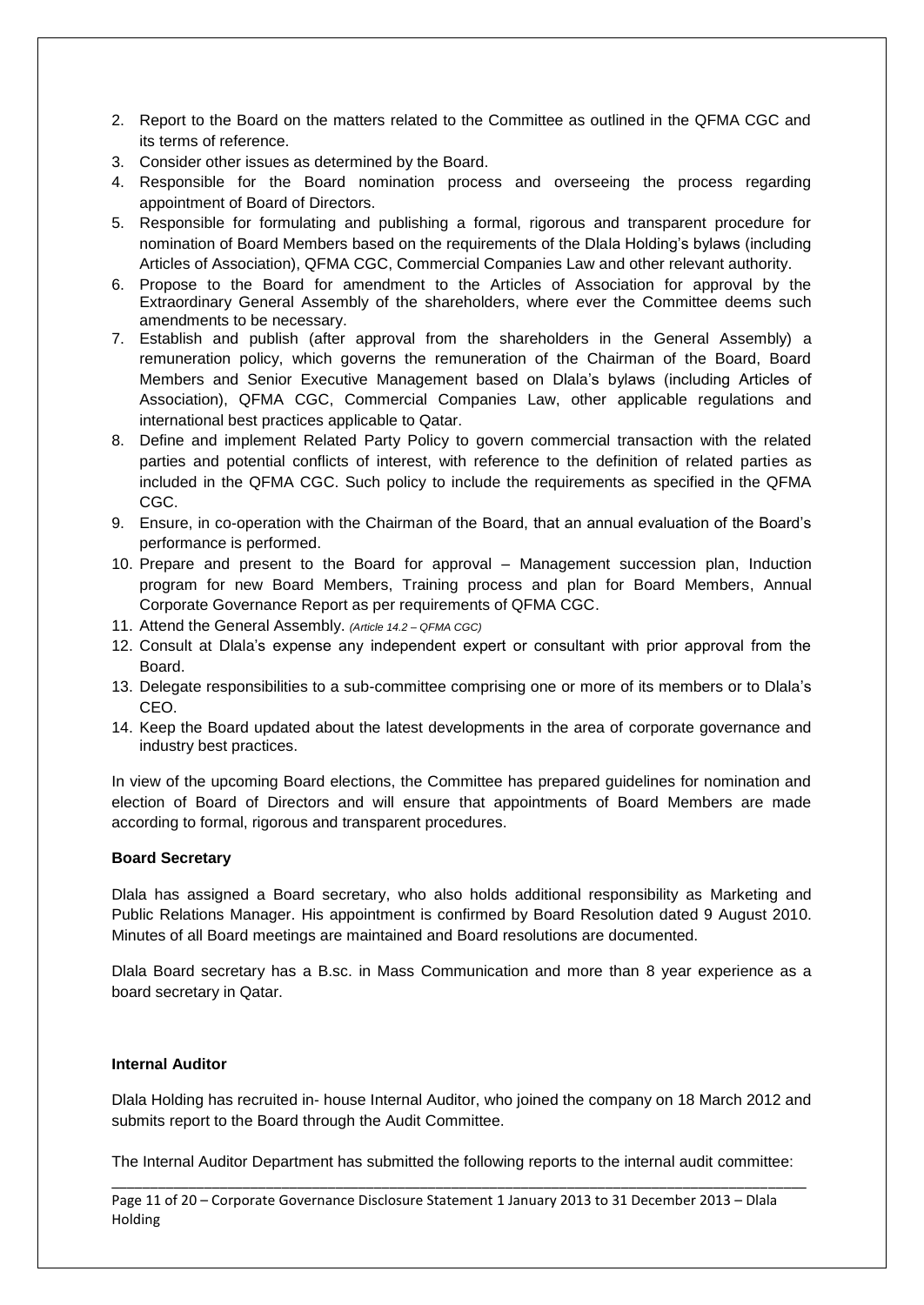- High risk assessment follow up report.
- Follow up on the external audit report prepared by Ernst & Young.
- Quarterly and annually financial statements review report
- Special report about investigations on outstanding cases for the year 2013.

#### **External Auditor**

Ernst & Young is the External Auditor of the company since 03 April 2011, who were appointed based on the AGM resolution for the third year on the row. Dlala complies with commercial companies laws regarding rotation of the External Auditor at the completion of 5 years in a row.

The External Auditor was hired based on the recommendation of the Board of Directors raised to the General Assembly who conducts the final selection and specifies the fees. The External Auditor conducted semi-annual and annual audits of the financial reports for the period mentioned above.

#### **Internal Control System**

The Board is responsible for the internal control system in the Company. The Board has adopted an organizational structure, job descriptions, policies and procedures and a financial and operational delegation of authority to govern the Company's operations. The Board has ensured, - through the existing delegations of authority - that no individual has unfettered powers.

A dedicated internal audit department report to the audit committee has assigned the responsibility to monitor and report of management deficiencies, The department has designed Audit programs to monitor operation, strategic, financial and compliance activities.

A dedicated Compliance Department, reporting to the CEO, has been assigned the responsibility to manage, monitor and report on compliance risk. The Department has designed systems of internal control to monitor compliance with laws and regulations.

A dedicated Legal Department, reporting to the CEO, has been assigned the responsibility to manage, monitor and report on legal risk.

A dedicated Finance Department, reporting to the CEO is responsible for financial affairs of Dlala. Finance Department has designed systems of internal control to initiate, record, approve and report transactions in accordance with International Financial Reporting Standards.

#### **Insider Trading**

A Security Trading and Disclosure Policy (including insider trading provisions) was implemented in January 2010. Automated controls are integrated in operational processes to monitor compliance with the policy, including reporting of trading by Board members, Management and employees through Dlala.

#### *Related Party Policy and Conflicts of Interest*

A Related Party policy to govern commercial transactions with related parties, potential conflicts of interest, related practices and disclosures, has been prepared and approved by the Board of Directors on 09 October 2012.

Page 12 of 20 – Corporate Governance Disclosure Statement 1 January 2013 to 31 December 2013 – Dlala Holding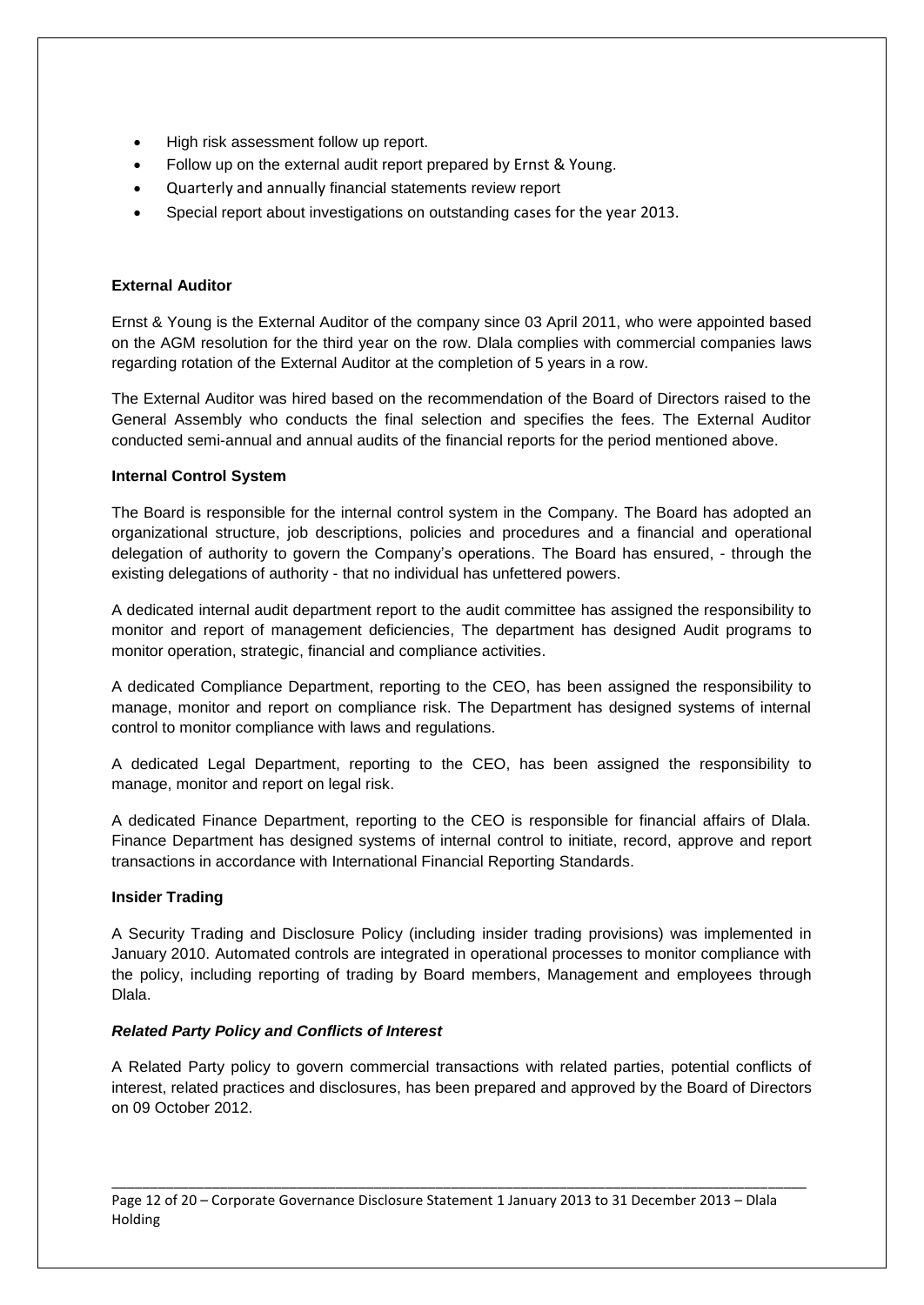#### **Dividend Policy**

The payment of dividends is subject to recommendation by the Board of Directors and approval by the Company's shareholders.Dlala Board in its meeting on 06th February 2013 has proposed distribution of 11% bonus shares of company's paid up capital.

#### **Remuneration Policy (Art 30.3)**

Board remuneration is subject to approval of the General Assembly. A maximum limit of 10% of the net profit can be attributed to bonus distribution. Should the Company not make a profit in the year; a lump sum compensation could be paid out to Board members, provided that the reward for any one Board member does not exceed QAR 100,000 per year.

The Board determines Senior Management compensation. The Senior Management compensation is composed of a salary and a performance related bonus. Dlala discloses Board and Senior Management compensation as a part of the Related Party disclosures in the Group's Financial Report.

#### **Disclosure**

- 1- The Company complies with all disclosure requirements including financial reporting as well as disclosing shareholdings of Board Members, senior executives and major or controlling shareholders. The Company also discloses information about its Board Members including notable a resume of each member describing his/her respective education, profession, other board seats that they may hold (if any). In addition to names of the members of various Committees constituted by the Board.
- 2- The Board ensures that all.disclosure made by the Company provides accurate and true information which is not misleading.
- 3- The Company presents financial reports that comply with IFRS/IAS and ISA standards and requirements. The External Auditor report states whether they obtained all information needed, and whether the Company conforms to IFRS/IAS and that the audit has been conducted in accordance with IAS.
- 4- The Company audited financial reports are presented in Qatari Newspapers and uploaded on Company website and Qatar Exchange Website.

#### **Compliance and Control Improvements (Art 30.2, 30.6, 30.7, 30.8, 30.9)**

The regulatory environment in Qatar is subject to frequent changes. Dlala monitors the regulatory changes and consistently seeks to comply with all new or changed laws and regulations. In addition, Dlala maintains an open and constructive dialogue with regulatory authorities on areas for further improvement.

#### **Stakeholders' Rights (Art 29 of the QFMA CGC)**

Dlala policies and procedures including the following terms: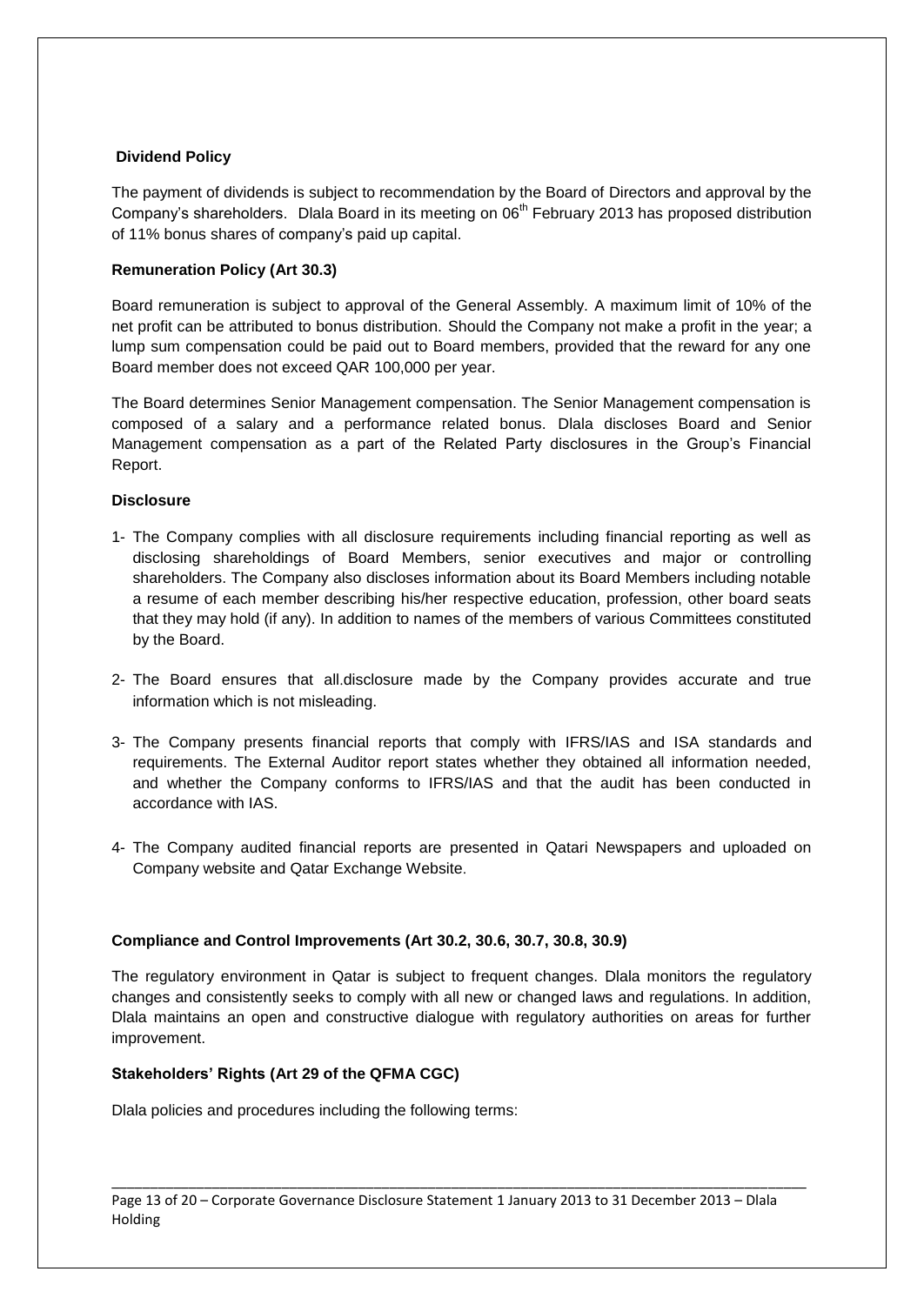- The rights of Stakeholders are to be respected. Where Stakeholders participate in the corporate governance arrangements; they shall have access to relevant, sufficient and reliable information on a timely and regular basis.
- Ensure that the Company's employees are treated according to the principles of fairness and equity and without any discrimination whatsoever on the basis of race, gender, or religion.
- Developing a remuneration policy and packages that provide incentive for the employees and management of the Company to always perform in the best interests of the Company. This policy should take into consideration the long term performance of the Company.
- Adopting a mechanism enabling company employees to report to the Board suspicious behavior, where such behavior is unethical, illegal, or detrimental to the Company. Ensuring that the employee addressing the Board shall be afforded confidentiality and protected from any harm or negative reaction by other employees or the employee's superiors.

#### **Next Steps to Achieve Compliance with the QFMA Corporate Governance Code (CGC)**

Article 2 of the QFMA CGC requires listed companies to disclose the extent to which they comply with the provisions included in the Code as well as justify and explain the reasons and rationale behind the non-compliances. Dlala has identified the following areas in which further enhancement to its corporate governance practices are required, in line with the provisions of the Code:

#### *1. Nomination, Remuneration and Governance Committee*

The Committee, in co-operation with the Chairman of the Board, will conduct annual evaluation of the Board performance including assessment of the performance of the Board and senior management in implementing the Internal Control systems and identification of the number of times when the Board was notified of control issues (including risk management) and the way such issues were handled by the Board**.** 

#### *2. Risk Management*

The BOD assumes full responsibility for the development of strategic risks and the application of the relevant, Principles, frameworks and policies. To further enhance its risk management practices, Dlala has established a risk committee to handle the risk management function and the relevant policies and procedures is being established; the risk function is well considered by use a risk-based internal auditing methodology in preparing the audit plan by the internal auditor.

The Board will retain overall oversight and governance responsibility for risk management, supported by the Board Audit Committee and the Risk Management function.

#### *3. Investor Relation*

In support of Dlala's Management commitment to establish transparent and close communication with the shareholders, a clear and comprehensive Investor Relation Policy has been prepared and will be published soon after approval by the board of the directors.

#### *4. Process improvements*

Succession plan is one of the items in the scope of the consultation agreement with an Independent consultant (KPMG), appointed for designing and implementing HR Processes

Dlala will design and implement the following governance processes:

Page 14 of 20 – Corporate Governance Disclosure Statement 1 January 2013 to 31 December 2013 – Dlala Holding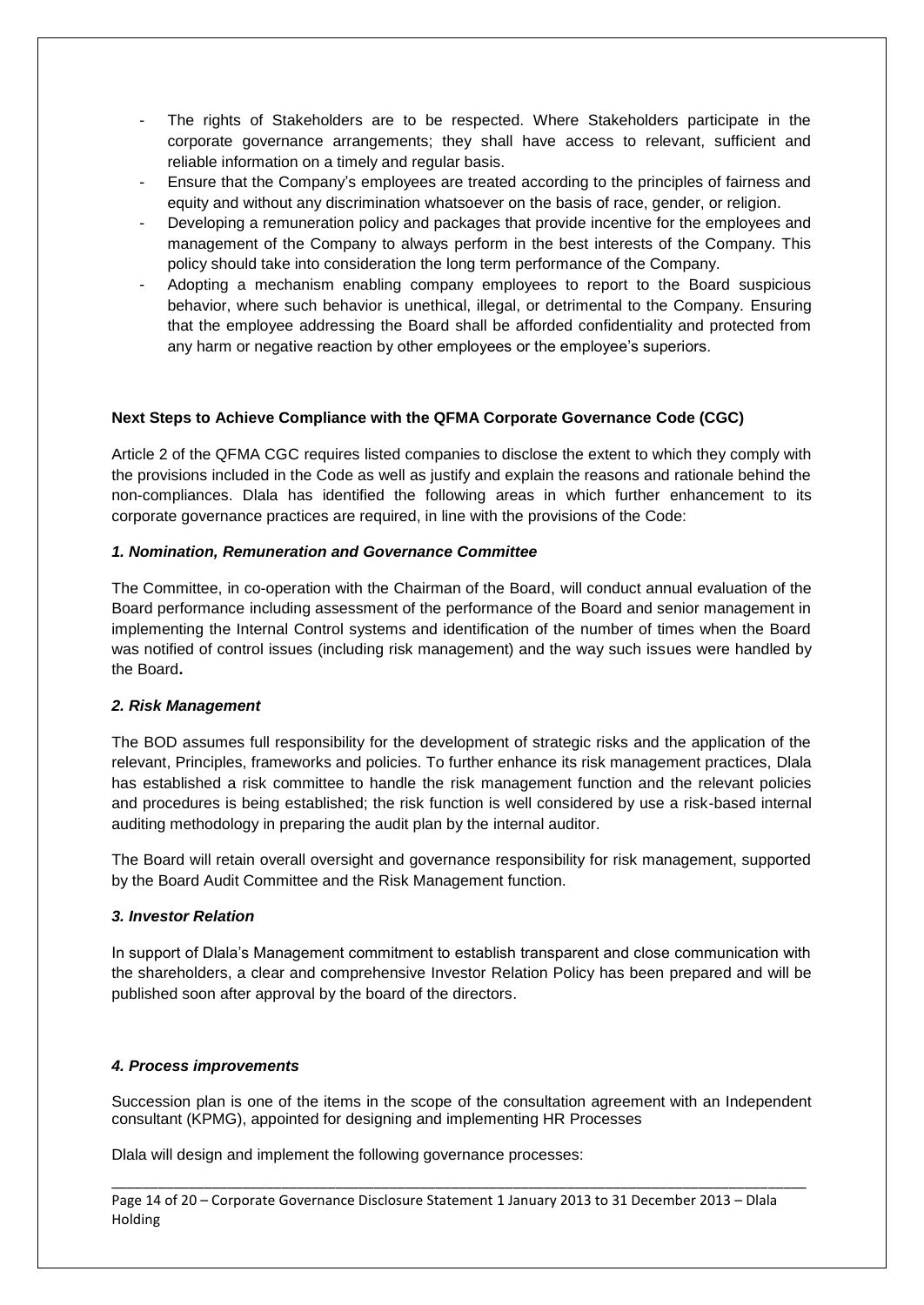- **•** A training process and plan for Board members.
- **•** A process to prepare and issue an annual Corporate Governance report.
- **•** A process to monitor auditor rotation and independence.
- A mechanism has been designed and implemented to enable employees to report behavior that is suspicious, illicit, unethical or detrimental to the Company; while ensuring the confidentiality of the information received and the protection of the whistleblower. The relevant policies and procedures is under final review and approval process.
- A process to ensure that shareholders rights of access to Company documents and information in a timely manner and on a regular basis are preserved. The company will embed in its articles of association a mechanism ensuring the trigger of a public offer

#### *5. Policies and Procedures*

The existing governance documentation, complemented with all supporting documents required such as charters, terms of reference and policies and procedures were completed.

To reflect existing practices, all policies and procedures within Dlala holding and its subsidiaries are to be evaluated and reviewed on yearly basis by senior management.

#### *6. Amendment over the Articles of Association*

The company shall recommend the following amendment to be approved by the Extra Ordinary General Assembly:

#### *Access to Information (Art 23.1 of the QFMA CGC)*

Procedures of Access to Information to ensure that shareholders rights of access to Company documents and information in a timely manner and on a regular basis.

#### *Shareholders' Rights Concerning Board Members' Election (Art 26.1 of the QFMA CGC)*

Ensuring that shareholders are given information relating to Board Members' candidates including a description of candidates' professional and technical skills, experience and other qualifications.

#### *Capital Structures, Shareholders' Rights and Major Transactions (Art 28.2& 28.3 of the QFMA CGC)*

Adopt provisions for the protection of minority shareholders in the event of approval of Major Transactions where the said minority shareholders have voted against such Major Transactions.

Adopt a mechanism to ensure that trigger of a public offer or the exercise of Tag Along Rights in the case of a change in ownership exceeding a specific percentage (threshold) .

#### **Nasser Hamad Al Saulaiti**

#### **Chairman**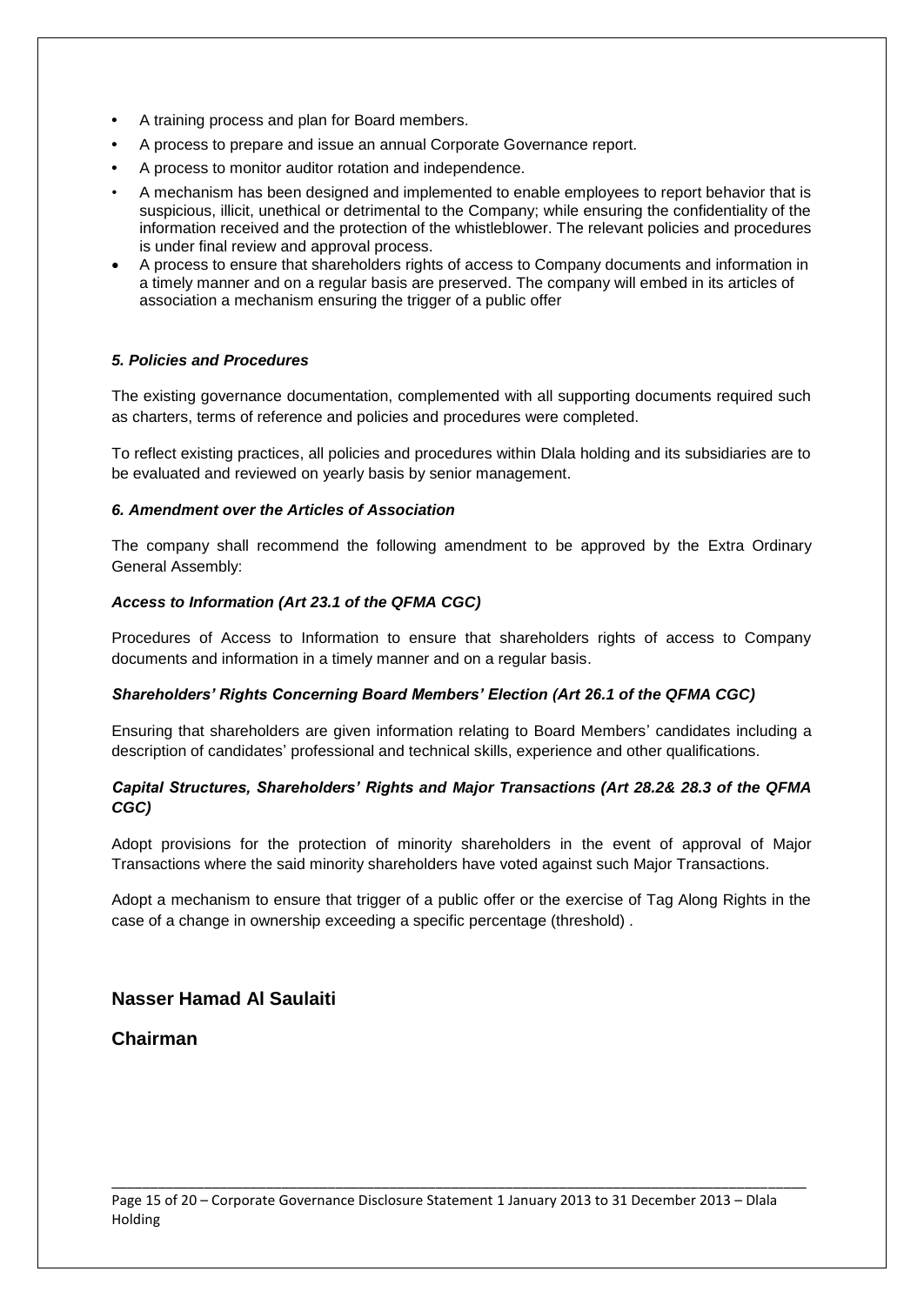## **Annex 1 –**

## **Presentation of Our Board Members**

Page 16 of 20 – Corporate Governance Disclosure Statement 1 January 2013 to 31 December 2013 – Dlala Holding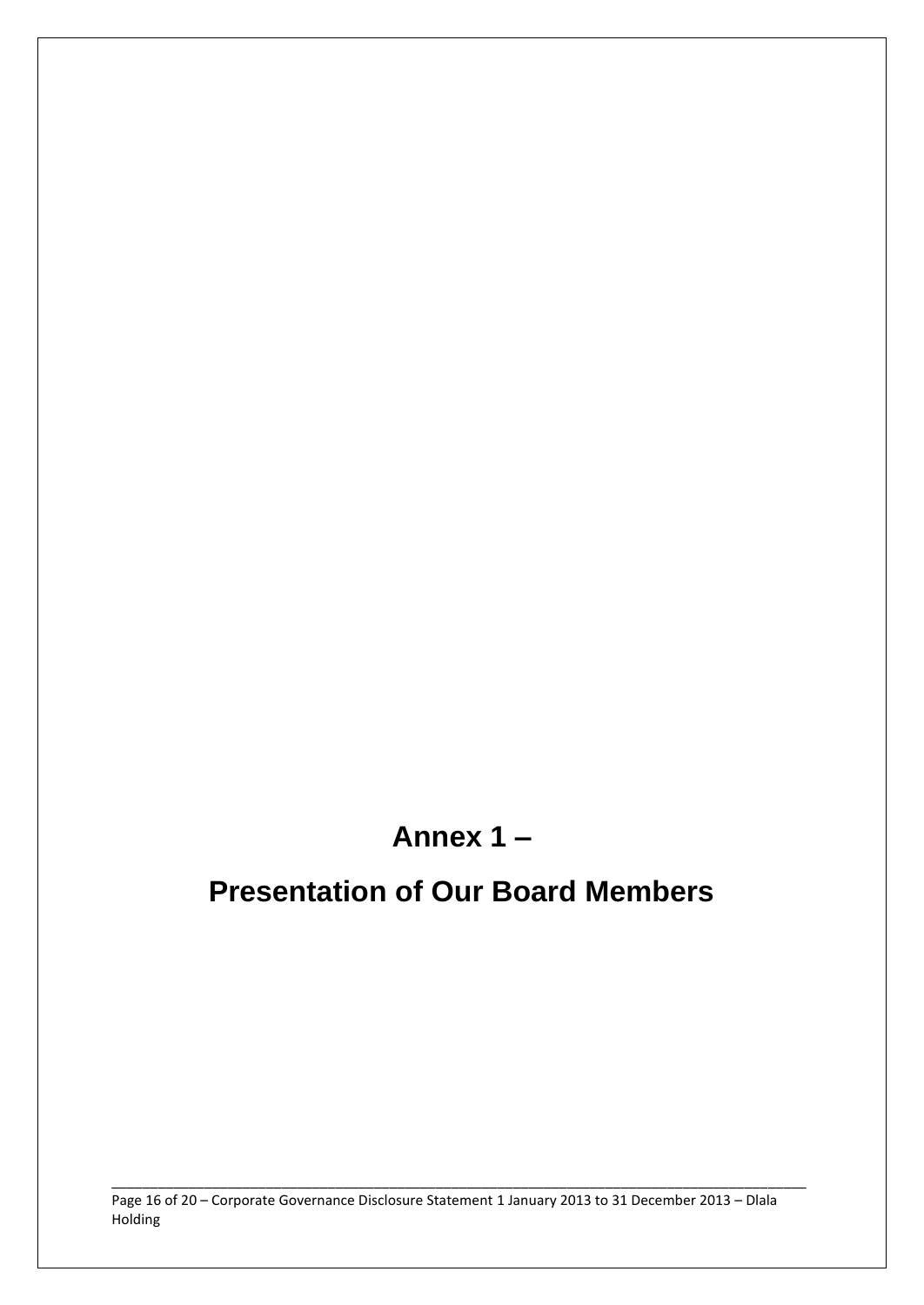**Annex 1 – Presentation of Our Board Members –**

**Mr. Nasser Al Sulaiti**

**(Chairman- Armed Forces Investment Fund)**

**Mr. Jaber Bin Hajjaj Al Ashahwani (Vice Chairman)**

## **Mr. Abdul Rahman Ahmad Al Mana.**

### **(Board Member - representing the Education and Health Fund of the Ministry of Economy of Finance)**

- Mr. Abdul Rahman Al Mana holds a bachelor's degree in management and economics.
- Currently, he is an investment analyst in assets management department at the Qatar Investment Authority, he also enjoys an extensive experience in the financial sector, he also participated in many economic and investment forums and conferences in the State of Qatar.

### **Ms. Moza Mohammed Al Fuddalla Al Sulaiti**

## **(Member of Board - representing the Pension Fund of the General Authority for Retirement and Social Insurance authority)**

\_\_\_\_\_\_\_\_\_\_\_\_\_\_\_\_\_\_\_\_\_\_\_\_\_\_\_\_\_\_\_\_\_\_\_\_\_\_\_\_\_\_\_\_\_\_\_\_\_\_\_\_\_\_\_\_\_\_\_\_\_\_\_\_\_\_\_\_\_\_\_\_\_\_\_\_\_\_\_\_\_\_\_\_\_\_\_\_\_\_

Page 17 of 20 – Corporate Governance Disclosure Statement 1 January 2013 to 31 December 2013 – Dlala Holding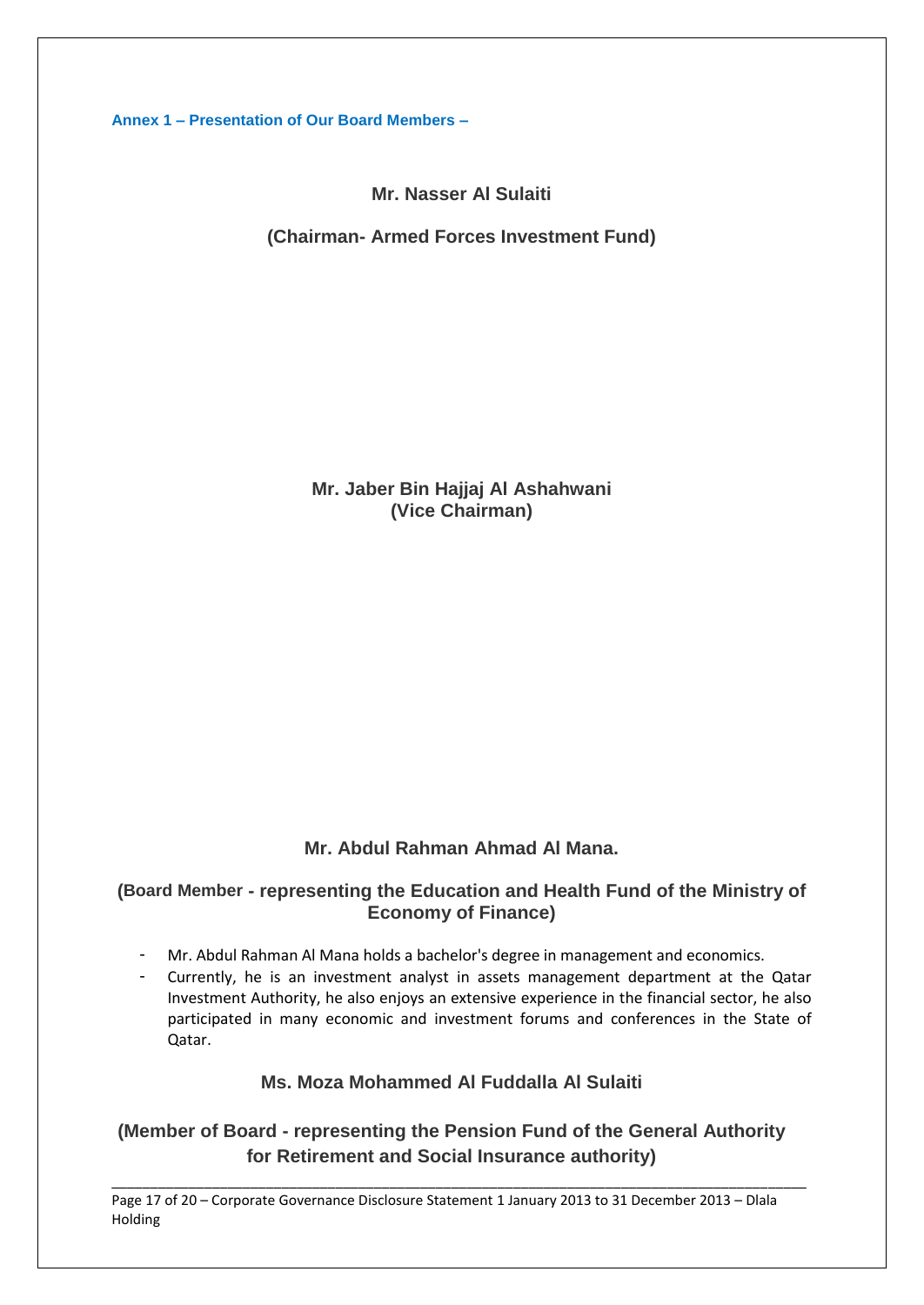- Ms. Sulaiti holds a Master degree in Banking and Finance from the University Of Salford, UK.
- Ms. Sulaiti currently is the Director of Planning and Research / Deputy Director of the fund accounts bureau at the General Authority for Retirement and Social Insurance authority since 2009, before that she was working at the Audit Bureau- Qatar since 1993, also participated in many economic and investment forums and conferences in the State of Qatar.

## **Mr. Ahmed Mohamed Ali Ibrahim Asmakh**

## **(Member of the Board and the Managing Director)**

- Mr. Ahmed Asmakh holds a bachelor degree in history from the University of Qatar in 2002.
- Mr. Ahmed Asmakh currently is a second secretary at the Ministry of Foreign Affairs since 2003; he also enjoys wide experience in the financial securities field in the local and international markets.

## **H.E. Sheikh. Suhaim bin Khalid bin Hamad Al Thani**

## **(Board Member)**

- HE Sheikh. Suhaim bin Khalid bin Hamad Al Thani, holds a bachelor's degree in business administration from the University of Plymouth in Britain.
- His Excellency has worked at HSBC and Deutsche Bank.
- His Excellency has a number of courses in business, Finance and Banking.
- His Excellency is a member of the Executive Committee of Dlala.

## **Mr. Ali Hussein Ali AL Sada**

## **(Board Member)**

- Mr. Ali Al Sada enjoys wide experience in the financial securities field.
- Mr. Ali Al Sada as a businessman, he manages a wide range of private investment, he also is a board member and an Executive Committee member at the Qatar National Bank "QNB" since 1998, board member at Qatar Navigation company, and a board member Halul Marine Services Ltd. a wholly owned subsidiary of Qatar Navigation, and also is a board member of several companies outside the State of Qatar in the UAE, Bahrain and Syria.

## **Waleed Raslan Al-Abdullah**

## **(Board Member)**

- Mr. Waleed Raslan Al-Abdullah has Master degree of business administration from the University Of Glamorgan in the United Kingdome; he also attended and participated in CPA review course and examination in USA.

\_\_\_\_\_\_\_\_\_\_\_\_\_\_\_\_\_\_\_\_\_\_\_\_\_\_\_\_\_\_\_\_\_\_\_\_\_\_\_\_\_\_\_\_\_\_\_\_\_\_\_\_\_\_\_\_\_\_\_\_\_\_\_\_\_\_\_\_\_\_\_\_\_\_\_\_\_\_\_\_\_\_\_\_\_\_\_\_\_\_ Page 18 of 20 – Corporate Governance Disclosure Statement 1 January 2013 to 31 December 2013 – Dlala Holding